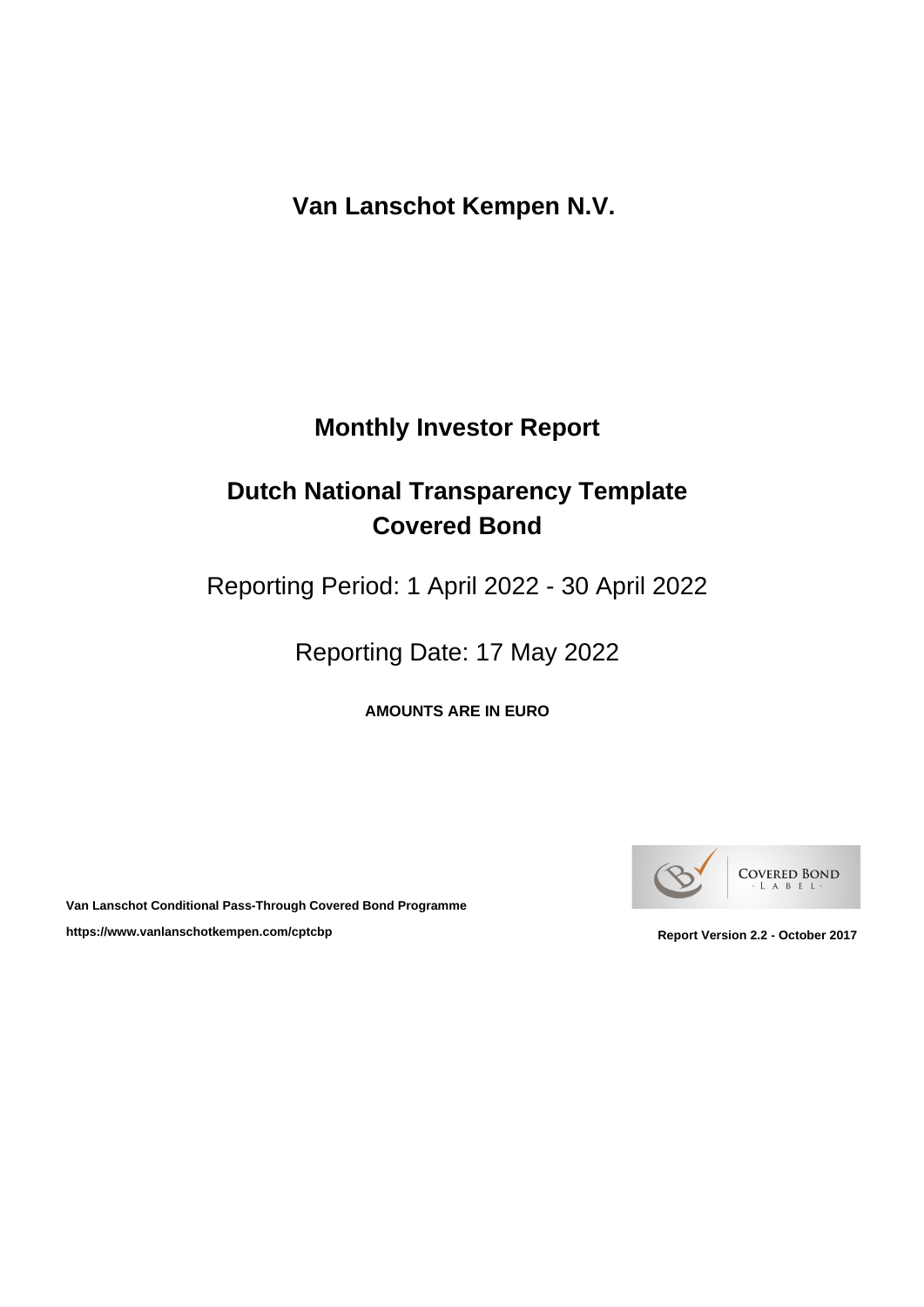#### **Table of Contents**

| Page           |
|----------------|
| $\mathbf{3}$   |
| $\overline{4}$ |
| 5              |
| 6              |
| $\overline{7}$ |
| 8              |
| 26             |
| 29             |
|                |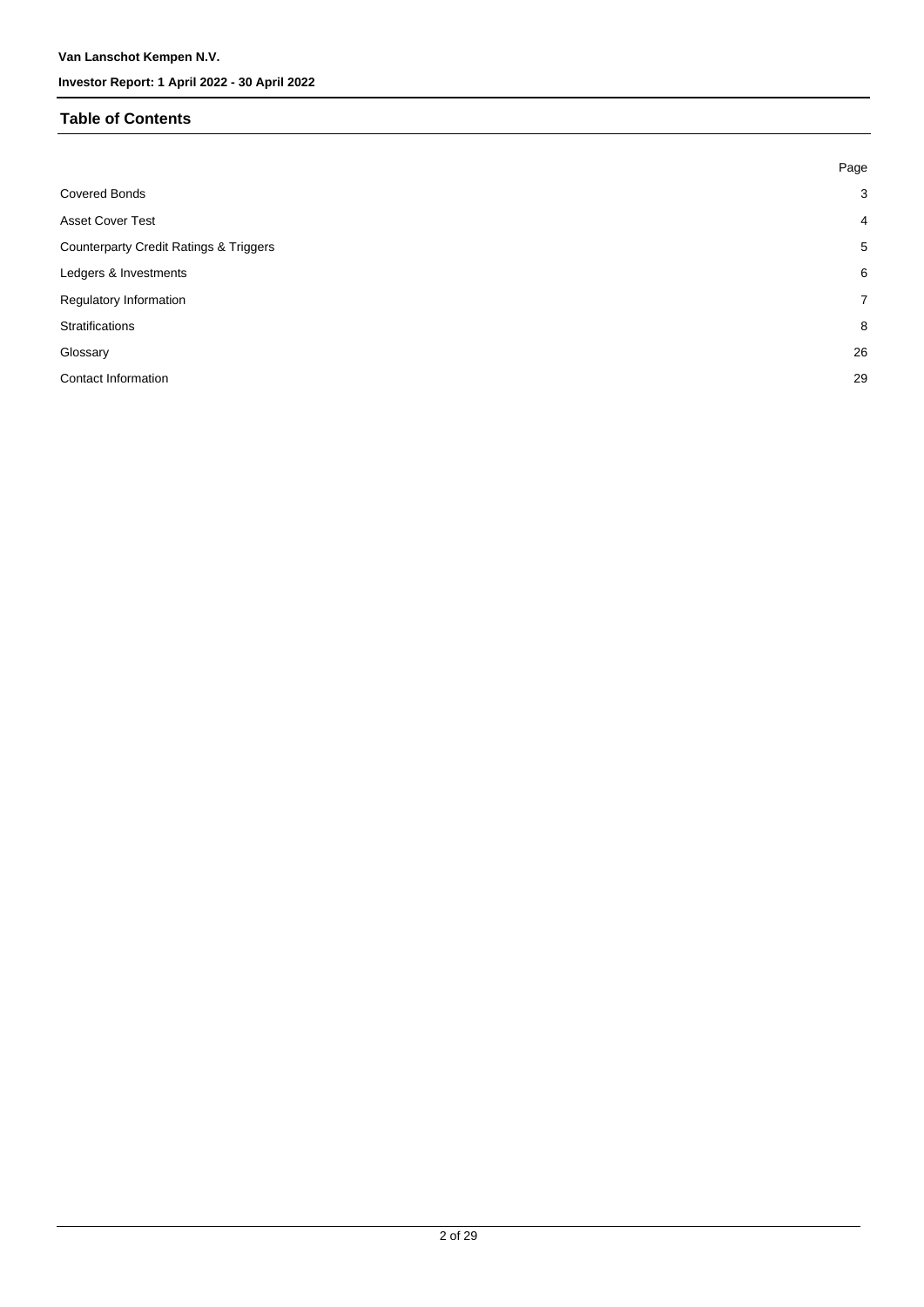#### **Covered Bonds**

| Series    | <b>ISIN</b>  | Currencv   | <b>Initial Principal</b><br>Balance* | Outstanding<br>Amount* | Coupon  | <b>Issuance</b><br>Date | Maturity<br>Date | <b>IRS Counterparty</b> | Redemption<br>Type | <b>LCR HQLA</b><br>Category |
|-----------|--------------|------------|--------------------------------------|------------------------|---------|-------------------------|------------------|-------------------------|--------------------|-----------------------------|
| Serie 2   | XS1224002474 | <b>EUR</b> | 500,000,000                          | 0.00                   | 0.2750% | 28/04/15                | 28/04/22         |                         | Pass-through       |                             |
| l Serie 3 | XS1387192435 | <b>EUR</b> | 500,000,000                          | 500,000,000            | 0.3750% | 31/03/16                | 31/03/23         |                         | Pass-through       |                             |
| Serie 4   | XS1565570212 | <b>EUR</b> | 500,000,000                          | 500,000,000            | 0.8750% | 15/02/17                | 15/02/27         |                         | Pass-through       |                             |

\* Amounts to be reported in the relevant currency, and also the euro-equivalent amounts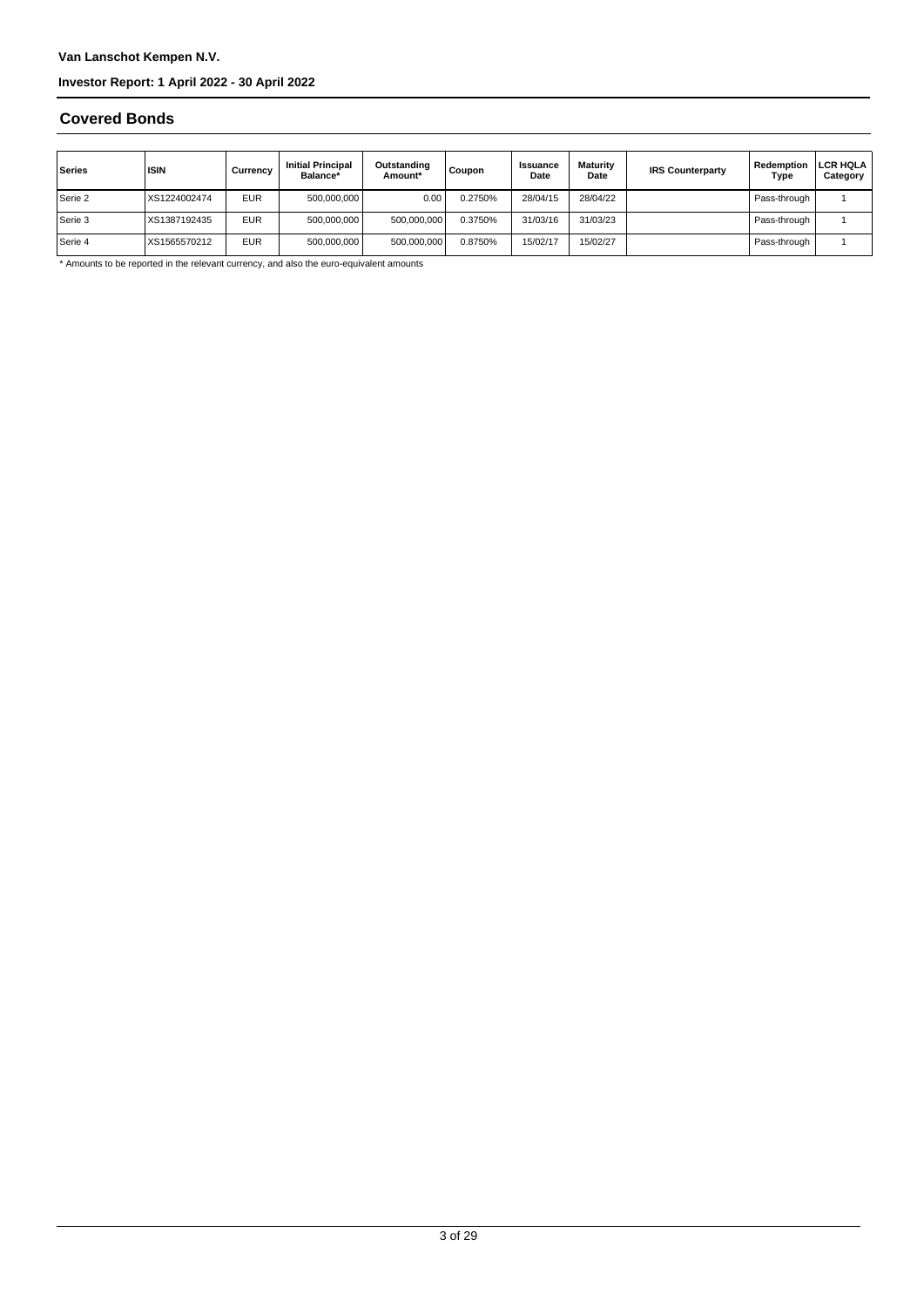#### **Asset Cover Test**

| <b>Asset Cover Test</b>                     |                  |
|---------------------------------------------|------------------|
| Α                                           | 1,635,711,123.72 |
| B                                           | 2,756,616.13     |
| C                                           | 0.00             |
| D                                           | 0.00             |
| Е                                           | 0.00             |
| X                                           | 0.00             |
| Y                                           | 0.00             |
| Ζ                                           | 0.00             |
| A+B+C+D+E-X-Y-Z                             | 1,638,467,739.85 |
| Outstanding bonds                           | 1,000,000,000.00 |
| Pass/Fail                                   | Pass             |
| <b>ACT Cover Ratio</b>                      | 163.85%          |
| Parameters                                  |                  |
| Asset percentage                            | 95.00%           |
| Cap LTV Cut-Off indexed valuation % non-NHG | 80.00%           |
| Cap LTV Cut-Off indexed valuation % NHG     |                  |
| % of Index Increases                        | 90.00%           |
| % of Index Decreases                        | 100.00%          |
| Reserve Fund Required Amount                | 1,694,691.78     |
| Supplemental Liquidity Reserve Amount       |                  |
| Deduction Set-Off                           | 88,906,195.62    |
| Ratings                                     |                  |
| S&P                                         | AAA              |
| Moody's                                     | N/A              |
| Fitch                                       | AAA              |
| Other                                       |                  |
| UCITS compliant                             | True             |
| CRR compliant                               | True             |
| <b>ECBC Label compliant</b>                 | True             |
| Overcollateralisation                       |                  |
| Legally required minimum OC                 | 5.00%            |
| Documented minimum OC                       | 15.00%           |
| Available Nominal OC                        | 80.25%           |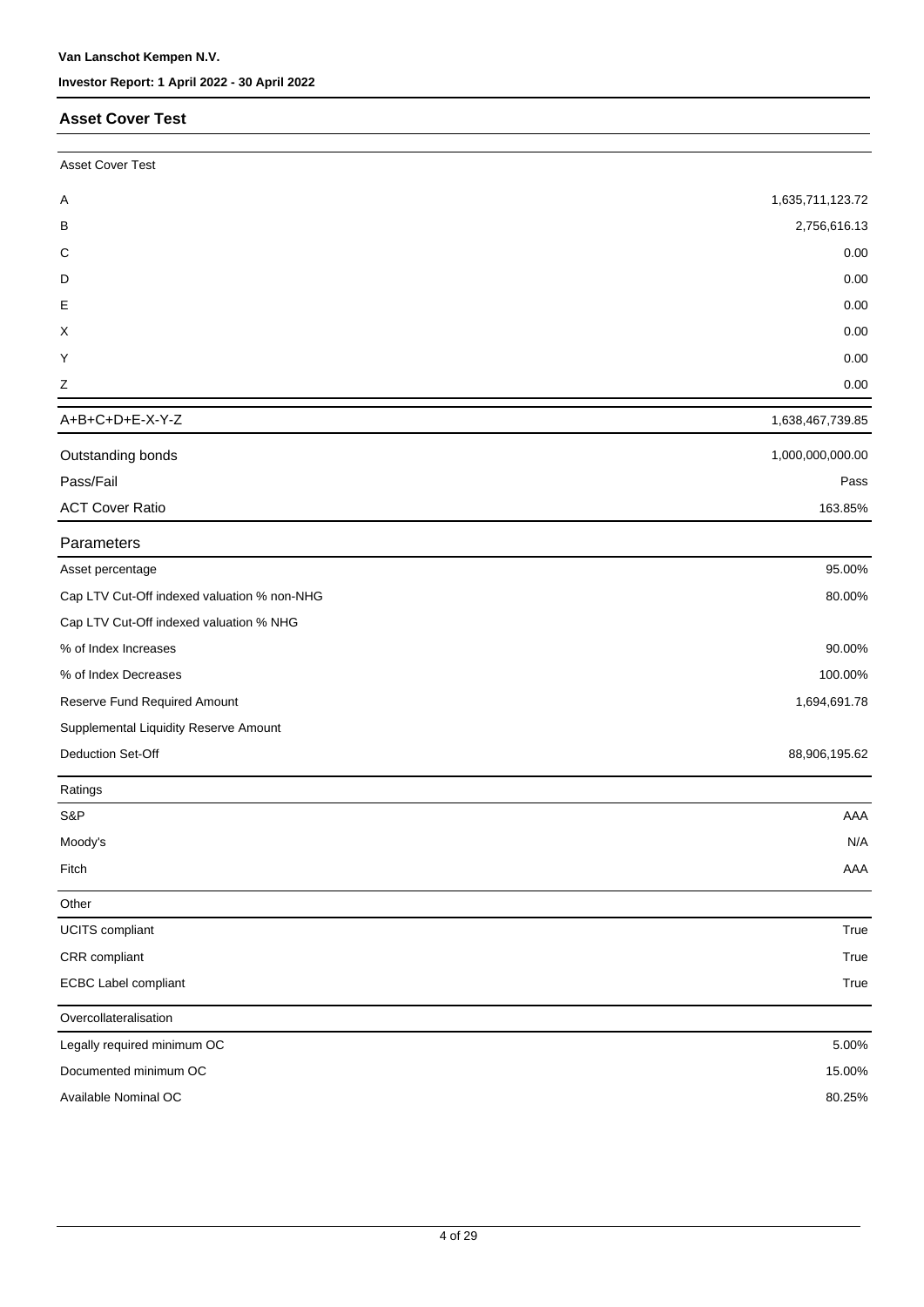### **Counterparty Credit Ratings & Triggers**

|                         |                                            | S&P (ST/LT)       |                   | Moody's (ST/LT)   |                   | Fitch (ST/LT)     |                   | <b>DBRS (ST/LT)</b> |                   |                                                                                   |  |
|-------------------------|--------------------------------------------|-------------------|-------------------|-------------------|-------------------|-------------------|-------------------|---------------------|-------------------|-----------------------------------------------------------------------------------|--|
| Role                    | Party                                      | Rating<br>trigger | Current<br>rating | Rating<br>trigger | Current<br>rating | Rating<br>trigger | Current<br>rating | Rating<br>trigger   | Current<br>rating | Consequence if breached*                                                          |  |
| <b>CBC Account Bank</b> | Société Générale S.A.,<br>Amsterdam Branch | $\overline{A}$    | $A-1/A$           |                   |                   | F1/A              | $F1+ / AAA$       |                     |                   | Issuer Account Bank might be<br>replaced or any other action<br>might be taken    |  |
| l Issuer                | Van Lanschot Kempen<br>N.V.                | $A-1/A$           | $A-2$ / BBB+      |                   |                   | F1/A              | $F2/BBB+$         |                     |                   | An additional amount to cover<br>the set-off risk should be taken<br>into account |  |

\* Event is triggered if credit rating is below the rating as mentioned in the table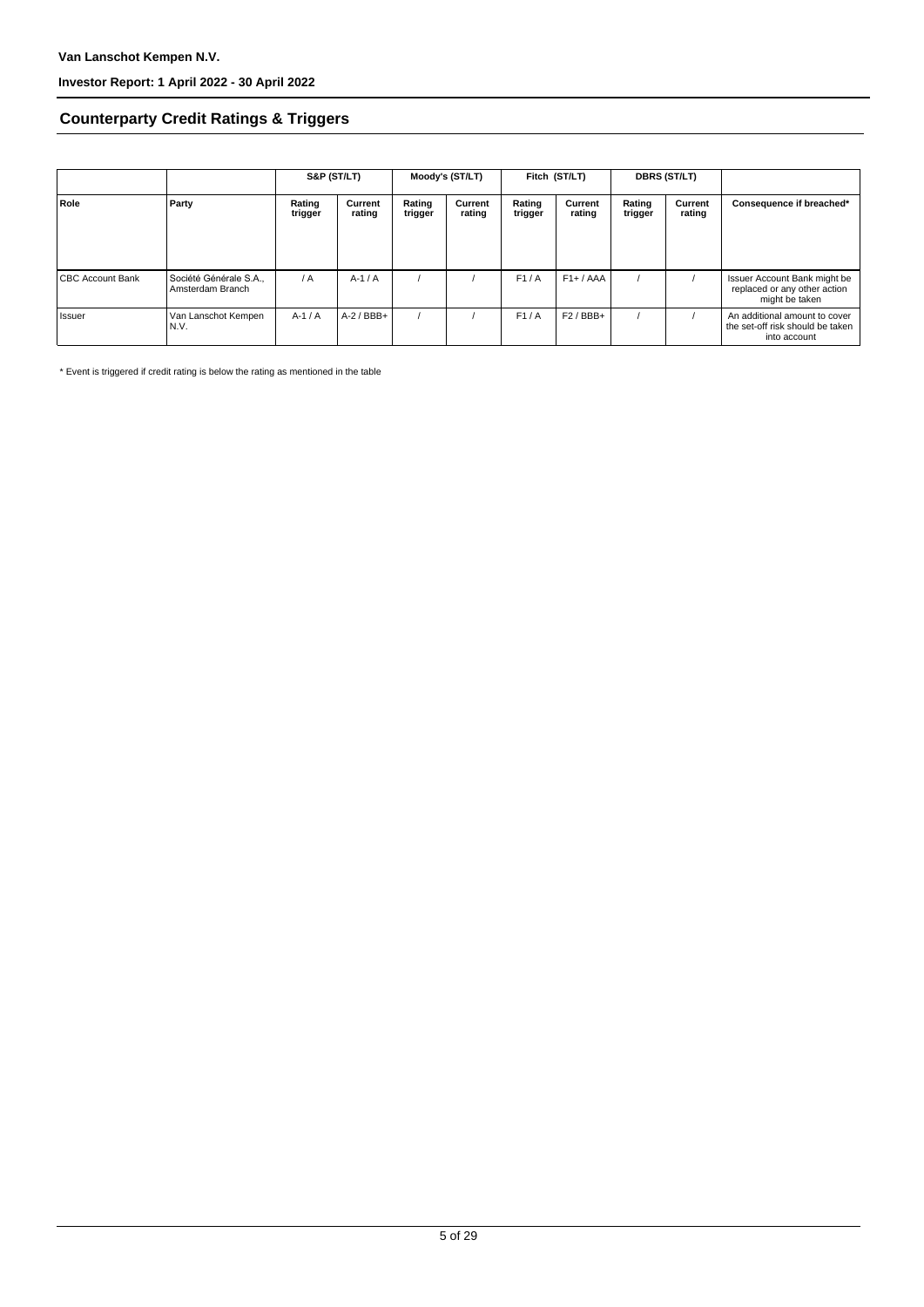### **Ledgers & Investments**

### **Ledgers**

| <b>Total</b>        | 2,740,088.48 |
|---------------------|--------------|
| Reserve Fund Ledger | 2,740,088.48 |
| Principal Ledger    | 0.00         |
| Revenue Ledger      | 0.00         |

#### **Investments**

| <b>Substitution Assets Balance</b> | 0.001 |
|------------------------------------|-------|
| Authorised Investments Balance     | 0.001 |
| <b>Total</b>                       | 0.001 |

### **Liquidity Buffer**

| Outflows <sup>1</sup>             | 1,077,781.12  |
|-----------------------------------|---------------|
| <b>Required Liquidity Buffer</b>  | 1,077,781.12  |
|                                   |               |
| <b>Inflows</b>                    | 26,760,429.86 |
| Cash                              | 2,756,616.13  |
| <b>Bonds</b>                      |               |
| <b>Available Liquidity Buffer</b> | 29,517,045.99 |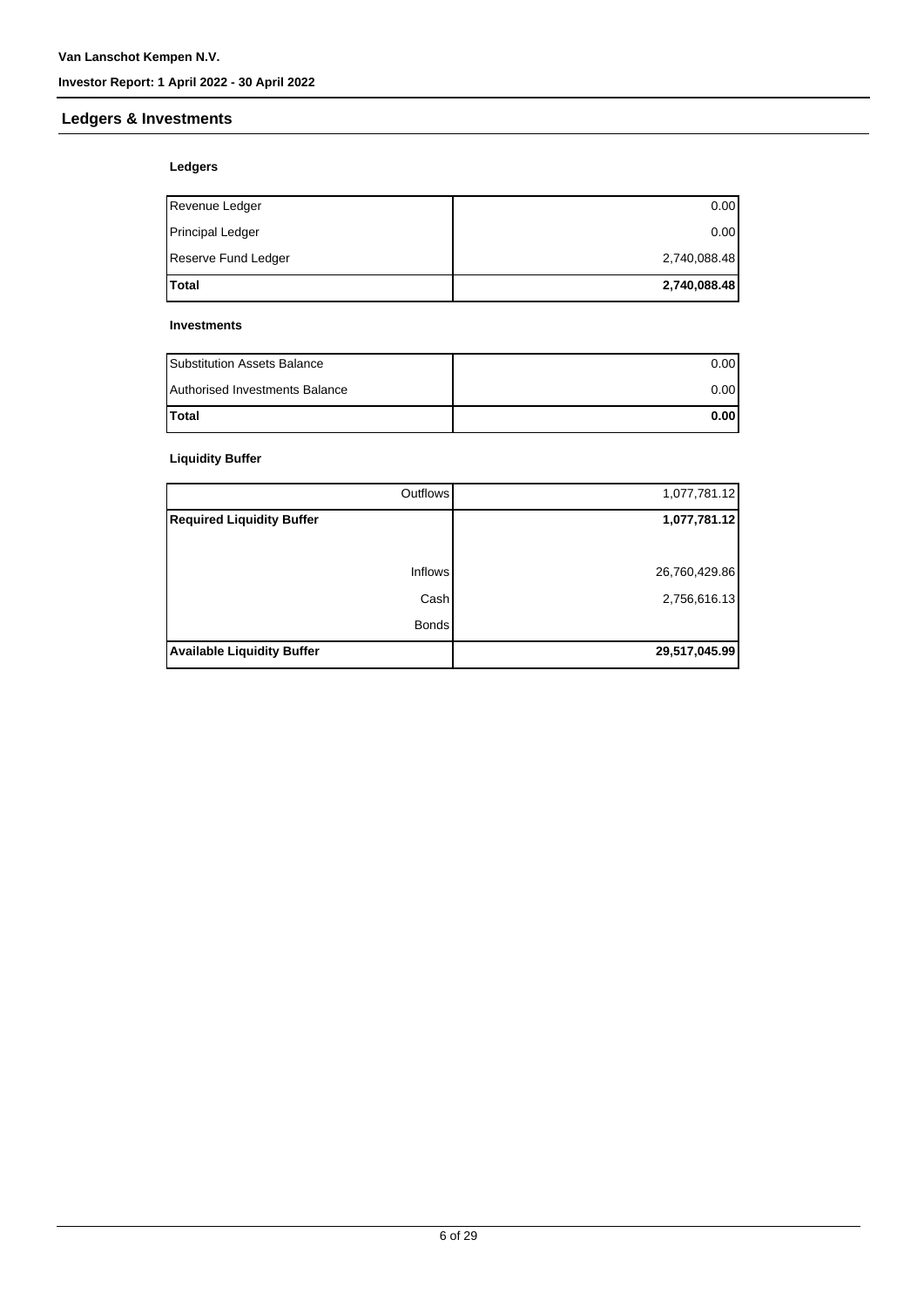#### **Regulatory Information**

#### **CRR Article 129**

**Article 129 CRR "Exposures in the form of covered bonds" (7) Exposures in the form of covered bonds are eligible for preferential treatment, provided that the institution investing in the covered bonds can demonstrate to the competent authorities that: (a)** it receives portfolio information at least on: (i) the value of the covered pool and outstanding covered bonds; value of the cover pool table Portfolio characteristics value of the outstanding covered bonds table Covered Bonds

| raido or tho odtotamang coronoa bondo - tablo ooronoa Bondo                                                           |                                                                                                                   |
|-----------------------------------------------------------------------------------------------------------------------|-------------------------------------------------------------------------------------------------------------------|
| (ii) the geographical distribution and type of cover assets,<br>loan size, interest rate and currency risks;          |                                                                                                                   |
| geographical distribution of cover assets table 14 Geographical Distribution                                          |                                                                                                                   |
|                                                                                                                       | type of cover assets table Portfolio Characteristics                                                              |
|                                                                                                                       | Joan size table 3 Outstanding Loan Amount                                                                         |
|                                                                                                                       | interest rate risk and currency risk table Covered Bonds for coupon and currency information of the covered bonds |
|                                                                                                                       | table 10 Coupon for coupons of mortgages                                                                          |
|                                                                                                                       | table Counterparty Ratings & Triggers for IRS/TRS information                                                     |
|                                                                                                                       | See base prospectus for information about hedging                                                                 |
|                                                                                                                       | Only EUR denominated mortgages: see BP                                                                            |
| (iii) the maturity structure of cover assets and covered<br>bonds; and                                                |                                                                                                                   |
| maturity structure of cover assets table 6 Legal Maturity                                                             |                                                                                                                   |
| maturity structure of covered bonds table Covered Bonds                                                               |                                                                                                                   |
| (iv) the percentage of loans more than ninety days past<br>due;                                                       | table Delinquencies                                                                                               |
| (b) the issuer makes the information referred to in point (a)<br>available to the institution at least semi annually. | table Portfolio Characteristics                                                                                   |
|                                                                                                                       |                                                                                                                   |

#### **Overcollateralisation**

| Legally required minimum OC | table Asset Cover Test |
|-----------------------------|------------------------|
| Documented minimum OC       | table Asset Cover Test |
| Nominal OC                  | table Asset Cover Test |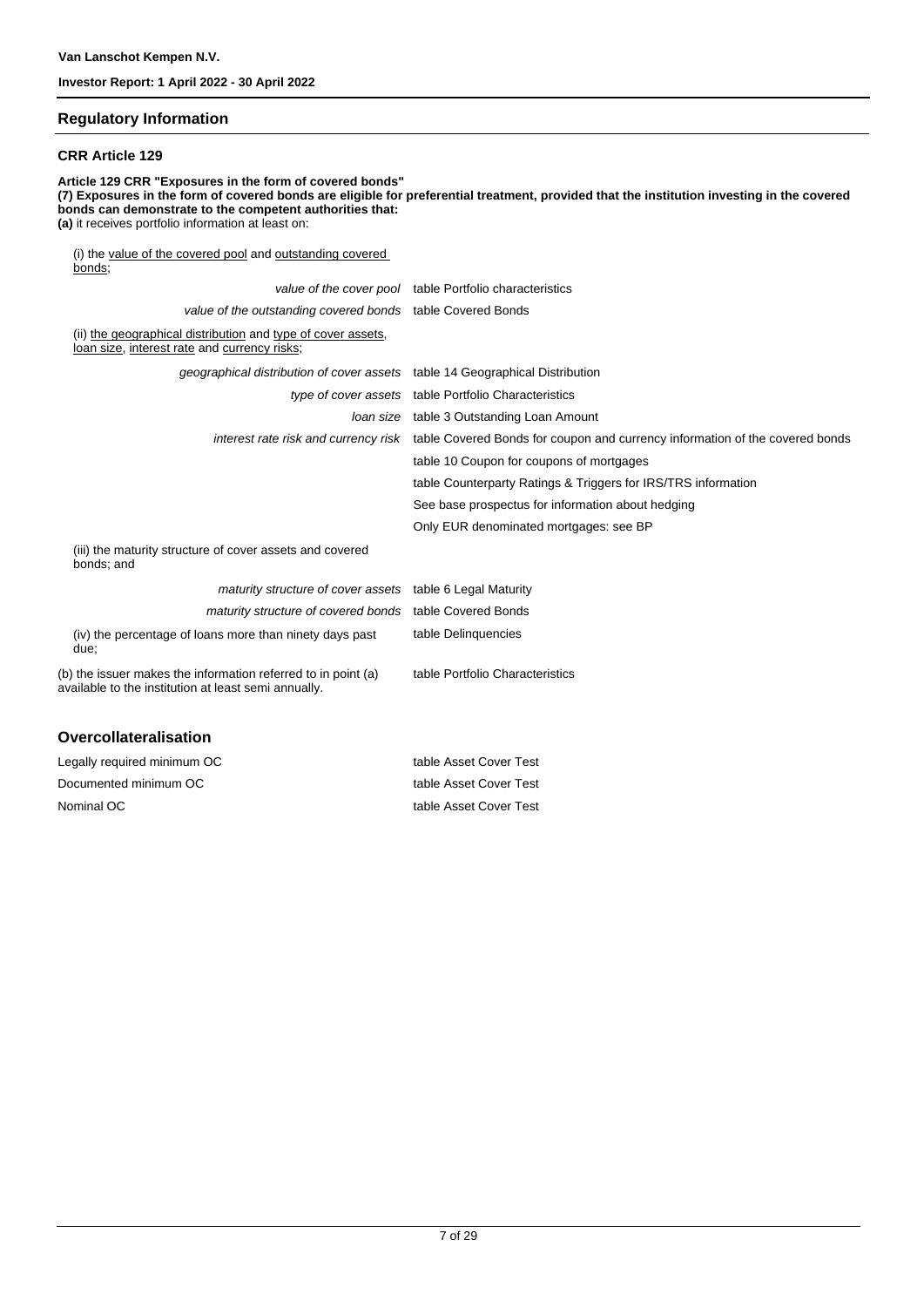### **Stratifications**

| <b>Portfolio Characteristics</b>                             |                             |
|--------------------------------------------------------------|-----------------------------|
| Principal amount                                             | 1,799,716,315.44            |
| Value of saving deposits                                     | 0.00                        |
| Net principal balance                                        | 1,799,716,315.44            |
| <b>Construction Deposits</b>                                 | 4,410,585.14                |
| Net principal balance excl. Construction and Saving Deposits | 1,795,305,730.30            |
|                                                              |                             |
| Number of loans                                              | 3,778                       |
| Number of loanparts                                          | 7,046                       |
| Average principal balance (borrower)                         | 476,367.47                  |
| Average principal balance (loanpart)                         | 255,423.83                  |
| Weighted average current interest rate                       | 1.92%                       |
| Weighted average maturity (in years)                         | 20.80                       |
| Weighted average remaining time to interest reset (in years) | 8.08                        |
| Weighted average seasoning (in years)                        | 6.17                        |
| Weighted average CLTOMV                                      | 62.34%                      |
| Weighted average CLTIMV                                      | 45.32%                      |
| Maximum current interest rate                                | 6.55%                       |
| Minimum current interest rate                                | 0.08%                       |
|                                                              |                             |
| Type of cover assets:                                        | Dutch Residential Mortgages |
| Currency Portfolio:                                          | <b>EUR</b>                  |
| Frequency of publication National Transparancy Template:     | Monthly                     |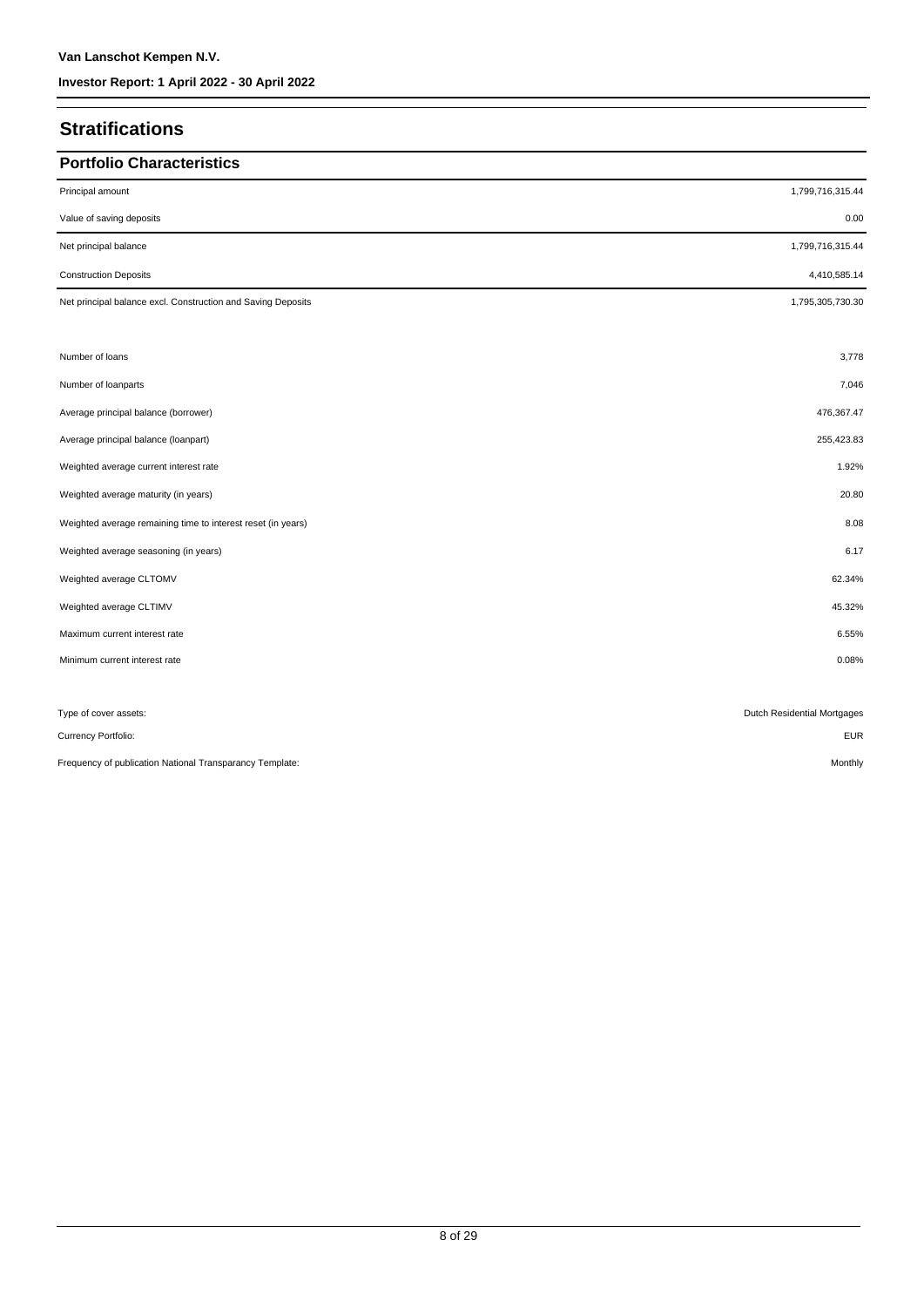#### **Investor Report: 1 April 2022 - 30 April 2022**

### **1. Delinquencies**

| From $(>)$ | Until $($ $\leq$ $=$ $)$ | <b>Arrears Amount</b> | Aggregate<br><b>Outstanding Not.</b><br>Amount | % of Total | Nr of Mortgage<br>Loanparts | % of Total | Weighted<br>Average<br>Coupon | Weighted<br>Average<br><b>Maturity</b> | Weighted<br>Average<br><b>CLTIMV</b> |
|------------|--------------------------|-----------------------|------------------------------------------------|------------|-----------------------------|------------|-------------------------------|----------------------------------------|--------------------------------------|
|            | Performing               | 0.00                  | 1,790,398,393.96                               | 99.48%     | 7,006                       | 99.43%     | 1.92%                         | 20.80                                  | 45.34%                               |
| $\leq$     | 30 days                  | 0.00                  | 0.00                                           | 0.00%      | $\mathbf 0$                 | 0.00%      | 0.00%                         | 0.00                                   | 0.00%                                |
| 30 days    | 60 days                  | 22,137.49             | 7,389,298.64                                   | 0.41%      | 31                          | 0.44%      | 1.92%                         | 20.69                                  | 44.30%                               |
| 60 days    | 90 days                  | 11.137.21             | 1,928,622.84                                   | 0.11%      | 9                           | 0.13%      | 1.87%                         | 21.21                                  | 36.14%                               |
| 90 days    | 120 days                 | 0.00                  | 0.00                                           | 0.00%      | $\mathbf 0$                 | 0.00%      | 0.00%                         | 0.00                                   | 0.00%                                |
| 120 days   | 150 days                 | 0.00                  | 0.00                                           | 0.00%      | 0                           | 0.00%      | 0.00%                         | 0.00                                   | 0.00%                                |
| 150 days   | 180 days                 | 0.00                  | 0.00                                           | 0.00%      | $\mathbf 0$                 | 0.00%      | 0.00%                         | 0.00                                   | 0.00%                                |
| 180 days   | $\geq$                   | 0.00                  | 0.00                                           | 0.00%      | $\mathbf 0$                 | 0.00%      | 0.00%                         | 0.00                                   | 0.00%                                |
|            | <b>Total</b>             | 33,274.70             | 1,799,716,315.44                               | 100.00%    | 7,046                       | 100.00%    | 1.92%                         | 20.80                                  | 45.32%                               |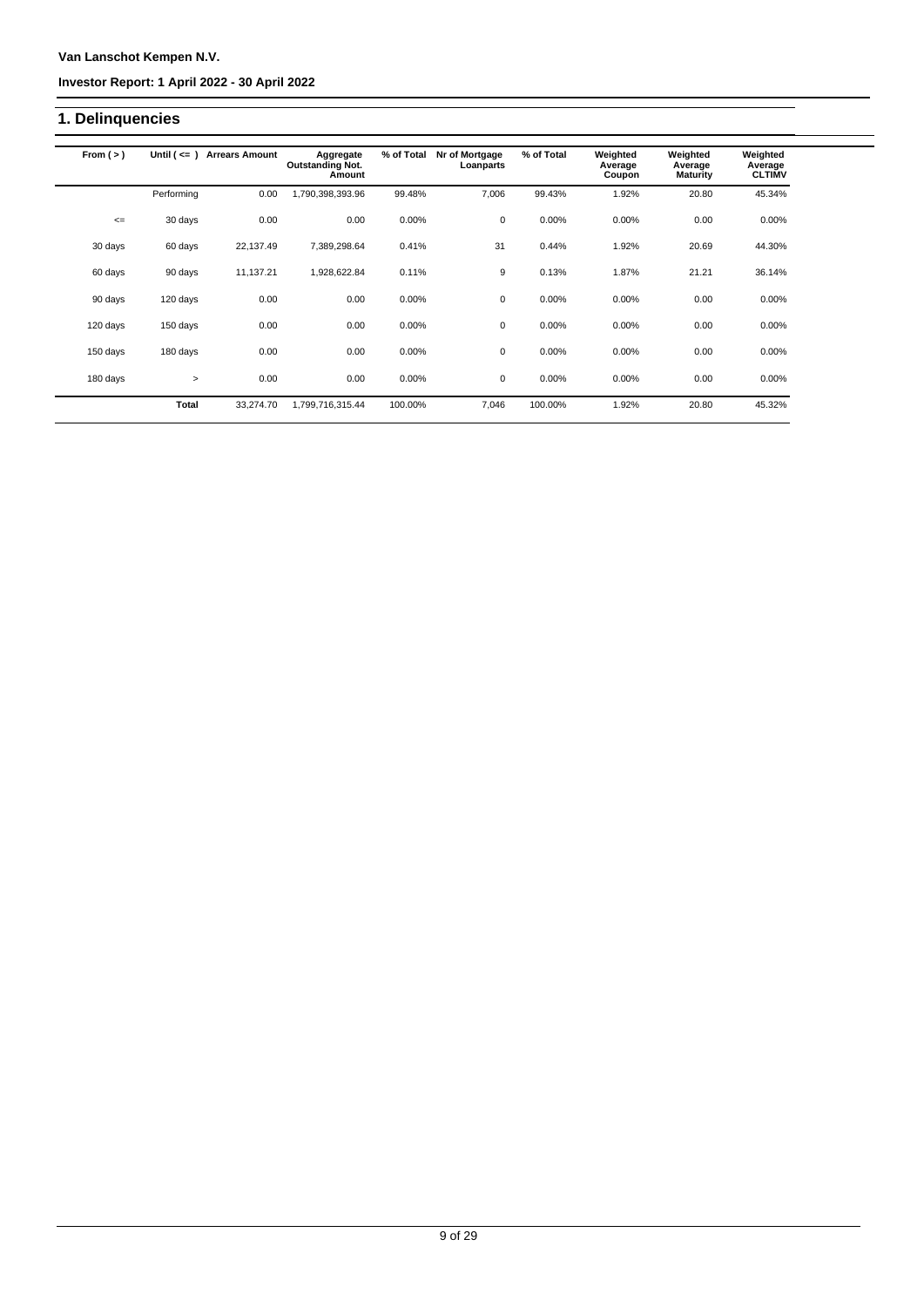# **2. Redemption Type**

|               |       | <b>Aggregate Outstanding Amount</b> | % of Total | Nr of Loanparts | % of Total | <b>Weighted Average</b><br>Coupon | <b>Weighted Average</b><br>Maturity (year) | <b>Weighted Average</b><br><b>CLTIMV</b> |
|---------------|-------|-------------------------------------|------------|-----------------|------------|-----------------------------------|--------------------------------------------|------------------------------------------|
| Annuity       |       | 414.466.061.09                      | 23.03%     | 1,566           | 22.23%     | 1.74%                             | 26.00                                      | 54.72%                                   |
| Investment    |       | 39.927.898.70                       | 2.22%      | 172             | 2.44%      | 2.17%                             | 11.57                                      | 46.39%                                   |
| Interest Only |       | 1,205,082,533.42                    | 66.96%     | 4,549           | 64.56%     | 1.98%                             | 19.48                                      | 41.99%                                   |
| Life          |       | 47,762,421.61                       | 2.65%      | 304             | 4.31%      | 2.17%                             | 10.58                                      | 40.93%                                   |
| Linear        |       | 92.477.400.62                       | 5.14%      | 455             | 6.46%      | 1.74%                             | 24.00                                      | 48.40%                                   |
|               | Total | 1.799.716.315.44                    | 100.00%    | 7.046           | 100.00%    | 1.92%                             | 20.80                                      | 45.32%                                   |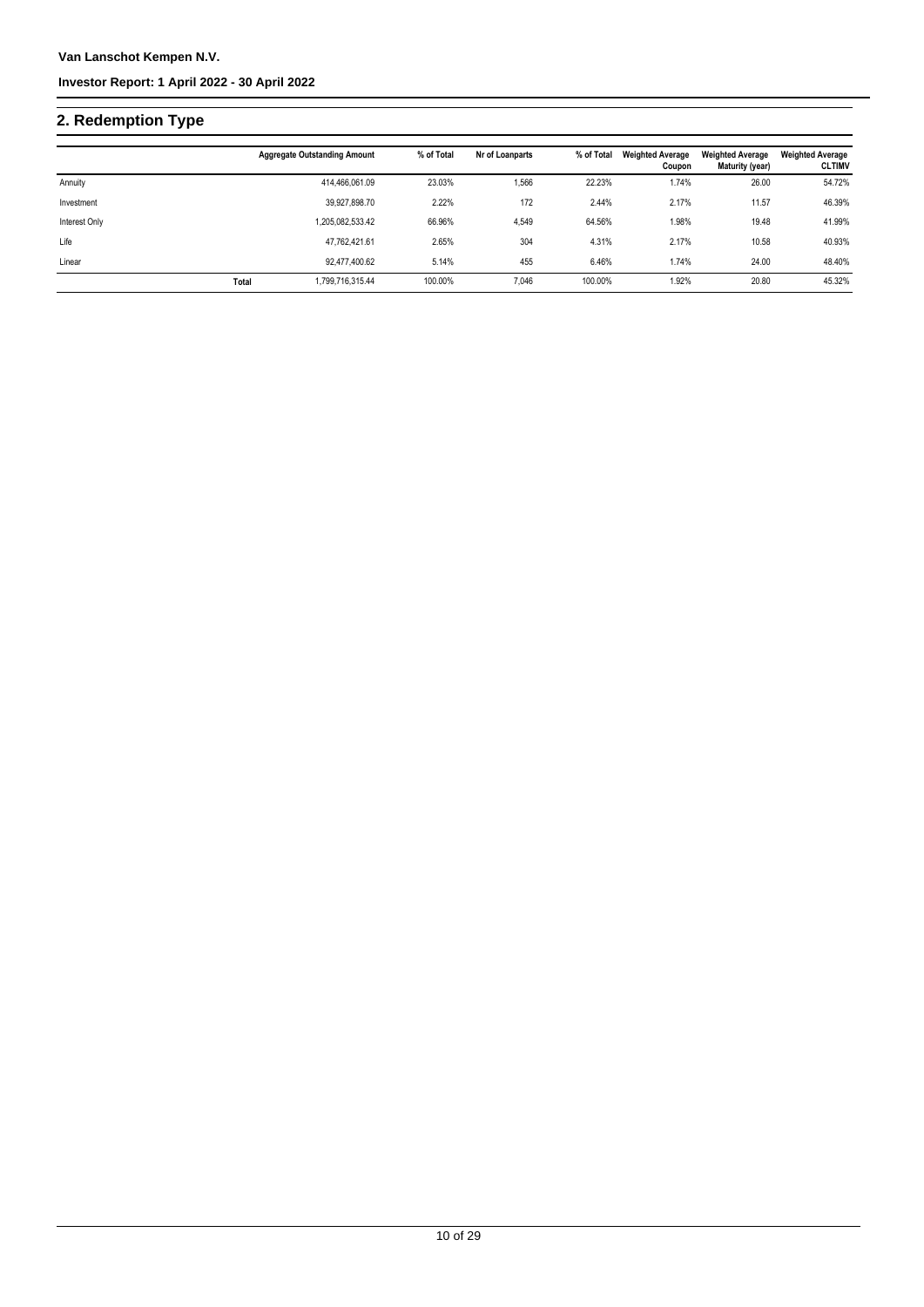## **3. Outstanding Loan Amount**

|                     | <b>Aggregate Outstanding Amount</b> | % of Total | Nr of Loans | % of Total | <b>Weighted Average</b><br>Coupon | <b>Weighted Average</b><br>Maturity (year) | <b>Weighted Average</b><br><b>CLTIMV</b> |
|---------------------|-------------------------------------|------------|-------------|------------|-----------------------------------|--------------------------------------------|------------------------------------------|
| $= 25,000$          | 1,082,080.07                        | 0.06%      | 71          | 1.88%      | 2.44%                             | 9.80                                       | 3.13%                                    |
| 25,000 - 50,000     | 3,937,814.51                        | 0.22%      | 102         | 2.70%      | 2.22%                             | 9.77                                       | 7.87%                                    |
| $50,000 - 75,000$   | 8,798,127.61                        | 0.49%      | 138         | 3.65%      | 2.17%                             | 11.24                                      | 11.24%                                   |
| 75,000 - 100,000    | 12,949,133.97                       | 0.72%      | 145         | 3.84%      | 2.16%                             | 12.24                                      | 14.34%                                   |
| 100,000 - 150,000   | 39,399,271.14                       | 2.19%      | 306         | 8.10%      | 2.16%                             | 14.10                                      | 21.29%                                   |
| 150,000 - 200,000   | 55,433,395.58                       | 3.08%      | 312         | 8.26%      | 2.04%                             | 14.80                                      | 25.85%                                   |
| 200,000 - 250,000   | 76,707,132.77                       | 4.26%      | 336         | 8.89%      | 2.12%                             | 17.44                                      | 31.92%                                   |
| 250,000 - 300,000   | 84,252,853.39                       | 4.68%      | 302         | 7.99%      | 2.03%                             | 17.82                                      | 34.58%                                   |
| 300,000 - 350,000   | 78,183,567.34                       | 4.34%      | 239         | 6.33%      | 2.01%                             | 19.11                                      | 38.97%                                   |
| 350,000 - 400,000   | 90,846,400.82                       | 5.05%      | 239         | 6.33%      | 2.01%                             | 19.76                                      | 38.56%                                   |
| 400,000 - 450,000   | 69,184,069.59                       | 3.84%      | 162         | 4.29%      | 2.00%                             | 19.41                                      | 42.90%                                   |
| 450,000 - 500,000   | 90,113,907.00                       | 5.01%      | 188         | 4.98%      | 2.01%                             | 19.31                                      | 42.44%                                   |
| $500,000 - 550,000$ | 73,187,182.51                       | 4.07%      | 139         | 3.68%      | 1.97%                             | 20.29                                      | 45.86%                                   |
| 550,000 - 600,000   | 87,425,515.15                       | 4.86%      | 151         | 4.00%      | 1.94%                             | 21.06                                      | 45.99%                                   |
| 600,000 - 650,000   | 70,185,917.26                       | 3.90%      | 112         | 2.96%      | 1.93%                             | 20.09                                      | 44.71%                                   |
| 650,000 - 700,000   | 56,959,505.80                       | 3.16%      | 84          | 2.22%      | 1.96%                             | 19.72                                      | 45.09%                                   |
| 700,000 - 750,000   | 57,509,977.72                       | 3.20%      | 79          | 2.09%      | 1.99%                             | 22.00                                      | 46.99%                                   |
| 750,000 - 800,000   | 55,166,006.66                       | 3.07%      | 71          | 1.88%      | 1.90%                             | 20.97                                      | 44.57%                                   |
| 800,000 - 850,000   | 57,000,291.53                       | 3.17%      | 69          | 1.83%      | 1.81%                             | 21.18                                      | 50.35%                                   |
| 850,000 - 900,000   | 59,945,771.31                       | 3.33%      | 68          | 1.80%      | 1.87%                             | 21.97                                      | 51.82%                                   |
| 900,000 - 950,000   | 30,548,876.81                       | 1.70%      | 33          | 0.87%      | 1.84%                             | 22.23                                      | 49.78%                                   |
| 950,000 - 1,000,000 | 53,960,097.59                       | 3.00%      | 55          | 1.46%      | 1.91%                             | 22.07                                      | 49.81%                                   |
| 1,000,000 >         | 586,939,419.31                      | 32.61%     | 377         | 9.98%      | 1.79%                             | 23.63                                      | 54.25%                                   |
|                     | Total<br>1,799,716,315.44           | 100.00%    | 3,778       | 100.00%    | 1.92%                             | 20.80                                      | 45.32%                                   |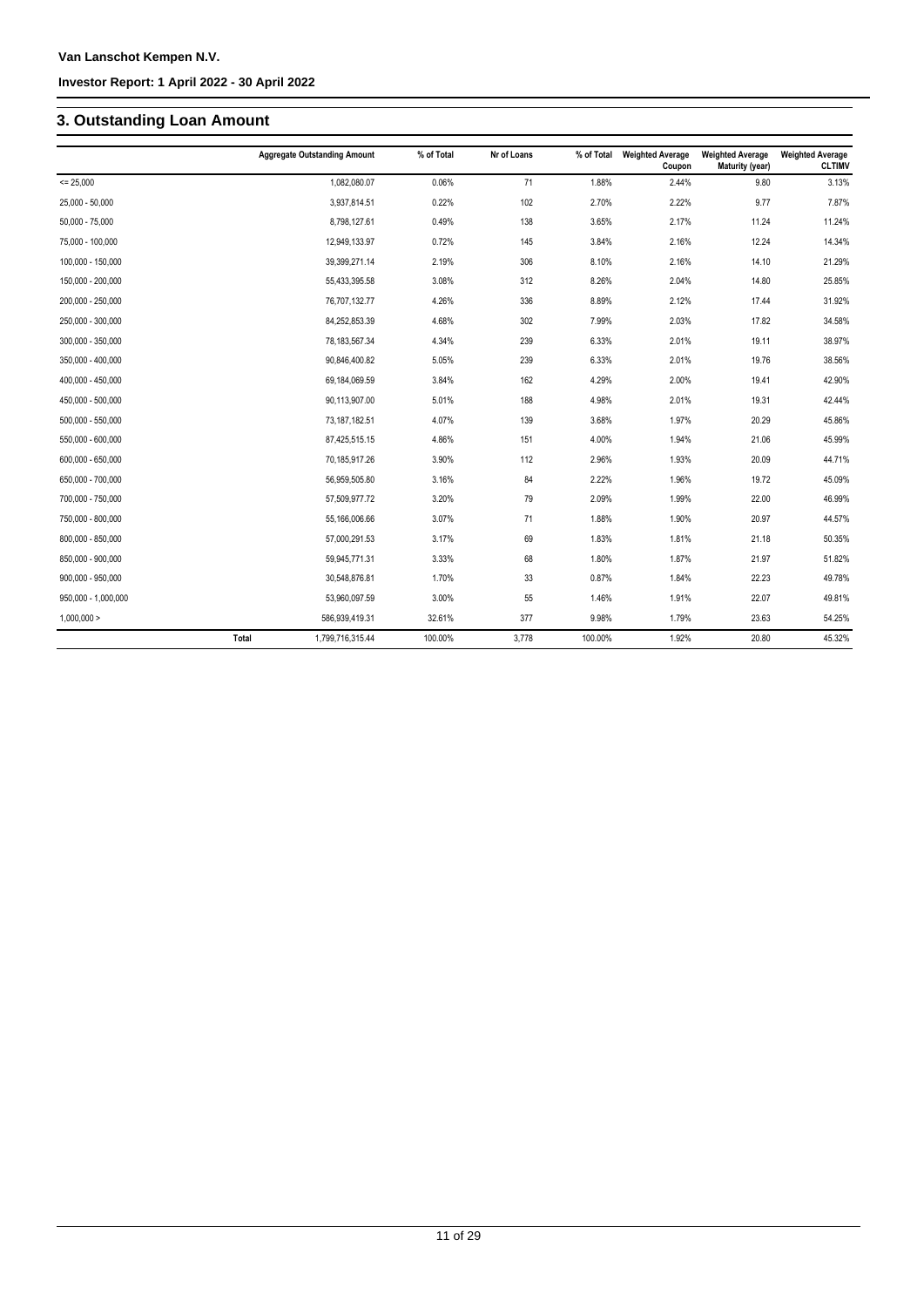### **4. Origination Year**

|             | <b>Aggregate Outstanding Amount</b> | % of Total | Nr of Loanparts | % of Total | <b>Weighted Average</b><br>Coupon | <b>Weighted Average</b><br>Maturity (year) | <b>Weighted Average</b><br><b>CLTIMV</b> |
|-------------|-------------------------------------|------------|-----------------|------------|-----------------------------------|--------------------------------------------|------------------------------------------|
| < 1995      | 10,534,136.25                       | 0.59%      | 104             | 1.48%      | 1.84%                             | 9.28                                       | 22.27%                                   |
| 1995 - 1996 | 6,058,362.88                        | 0.34%      | 50              | 0.71%      | 2.24%                             | 5.07                                       | 22.72%                                   |
| 1996 - 1997 | 15,882,416.85                       | 0.88%      | 131             | 1.86%      | 2.27%                             | 6.20                                       | 22.77%                                   |
| 1997 - 1998 | 15,632,714.26                       | 0.87%      | 103             | 1.46%      | 2.47%                             | 6.54                                       | 27.30%                                   |
| 1998 - 1999 | 14,426,081.06                       | 0.80%      | $90\,$          | 1.28%      | 2.27%                             | 8.04                                       | 28.99%                                   |
| 1999 - 2000 | 22,087,609.73                       | 1.23%      | 127             | 1.80%      | 2.28%                             | 7.76                                       | 31.18%                                   |
| 2000 - 2001 | 23,662,797.28                       | 1.31%      | 109             | 1.55%      | 2.20%                             | 8.63                                       | 32.98%                                   |
| 2001 - 2002 | 18,532,381.58                       | 1.03%      | 89              | 1.26%      | 2.40%                             | 9.28                                       | 37.26%                                   |
| 2002 - 2003 | 26,835,059.88                       | 1.49%      | 141             | 2.00%      | 2.17%                             | 10.31                                      | 36.53%                                   |
| 2003 - 2004 | 34, 168, 344. 77                    | 1.90%      | 208             | 2.95%      | 2.24%                             | 11.53                                      | 36.91%                                   |
| 2004 - 2005 | 36,953,247.47                       | 2.05%      | 206             | 2.92%      | 2.27%                             | 12.19                                      | 35.48%                                   |
| 2005 - 2006 | 38,403,884.57                       | 2.13%      | 219             | 3.11%      | 2.33%                             | 12.91                                      | 37.48%                                   |
| 2006 - 2007 | 53,936,326.24                       | 3.00%      | 281             | 3.99%      | 2.42%                             | 14.06                                      | 36.75%                                   |
| 2007 - 2008 | 32,646,934.61                       | 1.81%      | 167             | 2.37%      | 2.49%                             | 14.77                                      | 42.00%                                   |
| 2008 - 2009 | 26,491,708.16                       | 1.47%      | 116             | 1.65%      | 2.40%                             | 17.30                                      | 37.95%                                   |
| 2009 - 2010 | 26,052,889.09                       | 1.45%      | 82              | 1.16%      | 2.05%                             | 16.01                                      | 39.34%                                   |
| 2010 - 2011 | 12,966,448.64                       | 0.72%      | 50              | 0.71%      | 2.53%                             | 17.91                                      | 46.39%                                   |
| 2011 - 2012 | 4,871,167.63                        | 0.27%      | 35              | 0.50%      | 2.49%                             | 17.78                                      | 36.14%                                   |
| 2012 - 2013 | 6,602,474.98                        | 0.37%      | 26              | 0.37%      | 1.89%                             | 17.08                                      | 29.43%                                   |
| 2013 - 2014 | 7,575,500.27                        | 0.42%      | 33              | 0.47%      | 2.08%                             | 16.23                                      | 38.93%                                   |
| 2014 - 2015 | 17,695,262.59                       | 0.98%      | 82              | 1.16%      | 2.20%                             | 21.45                                      | 38.24%                                   |
| 2015 - 2016 | 52,901,810.90                       | 2.94%      | 193             | 2.74%      | 2.27%                             | 22.59                                      | 41.22%                                   |
| 2016 - 2017 | 50,426,002.61                       | 2.80%      | 181             | 2.57%      | 2.09%                             | 22.64                                      | 36.10%                                   |
| 2017 - 2018 | 103,367,359.72                      | 5.74%      | 340             | 4.83%      | 1.94%                             | 23.56                                      | 36.49%                                   |
| 2018 - 2019 | 147,747,299.12                      | 8.21%      | 527             | 7.48%      | 1.98%                             | 22.65                                      | 42.65%                                   |
| 2019 - 2020 | 186,842,605.49                      | 10.38%     | 593             | 8.42%      | 1.92%                             | 24.14                                      | 47.27%                                   |
| 2020 - 2021 | 241,353,486.64                      | 13.41%     | 888             | 12.60%     | 1.80%                             | 22.98                                      | 49.02%                                   |
| $2021 ==$   | 565,062,002.17                      | 31.40%     | 1,875           | 26.61%     | 1.61%                             | 24.08                                      | 54.46%                                   |
|             | 1,799,716,315.44<br>Total           | 100.00%    | 7,046           | 100.00%    | 1.92%                             | 20.80                                      | 45.32%                                   |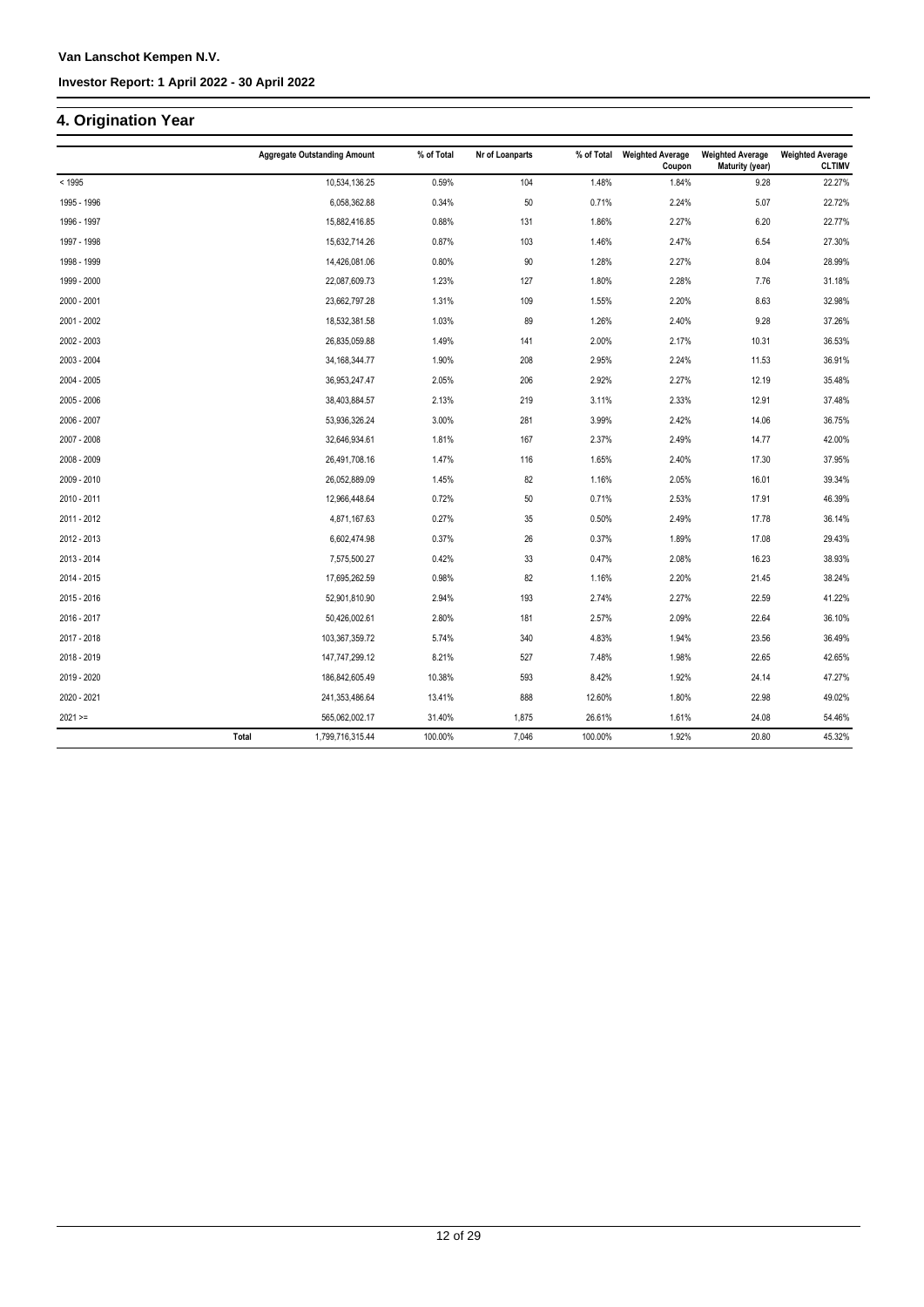### **5. Seasoning**

| From $(>=) -$ Until $($ |       | <b>Aggregate Outstanding Amount</b> | % of Total | Nr of Loanparts | % of Total | <b>Weighted Average</b><br>Coupon | <b>Weighted Average</b><br><b>Maturity (year)</b> | <b>Weighted Average</b><br><b>CLTIMV</b> |
|-------------------------|-------|-------------------------------------|------------|-----------------|------------|-----------------------------------|---------------------------------------------------|------------------------------------------|
| < 1 year                |       | 364,295,871.61                      | 20.24%     | 1,182           | 16.78%     | 1.57%                             | 24.53                                             | 55.62%                                   |
| 1 year - 2 years        |       | 371,382,671.74                      | 20.64%     | 1,301           | 18.46%     | 1.73%                             | 23.30                                             | 50.89%                                   |
| 2 years - 3 years       |       | 193,801,102.14                      | 10.77%     | 671             | 9.52%      | 1.83%                             | 23.55                                             | 48.00%                                   |
| 3 years - 4 years       |       | 168,057,729.48                      | 9.34%      | 566             | 8.03%      | 2.01%                             | 23.27                                             | 44.78%                                   |
| 4 years - 5 years       |       | 124,473,824.72                      | 6.92%      | 428             | 6.07%      | 1.95%                             | 22.87                                             | 37.73%                                   |
| 5 years - 6 years       |       | 54,523,360.51                       | 3.03%      | 185             | 2.63%      | 1.97%                             | 23.00                                             | 37.13%                                   |
| 6 years - 7 years       |       | 61,949,043.03                       | 3.44%      | 226             | 3.21%      | 2.23%                             | 22.69                                             | 39.11%                                   |
| 7 years - 8 years       |       | 24,333,702.99                       | 1.35%      | 109             | 1.55%      | 2.31%                             | 21.92                                             | 39.61%                                   |
| 8 years - 9 years       |       | 8,541,045.19                        | 0.47%      | 37              | 0.53%      | 2.16%                             | 17.97                                             | 34.40%                                   |
| 9 years - 10 years      |       | 7,065,585.33                        | 0.39%      | 28              | 0.40%      | 1.89%                             | 16.38                                             | 36.07%                                   |
| 10 years - 11 years     |       | 4,303,027.19                        | 0.24%      | 23              | 0.33%      | 2.30%                             | 17.99                                             | 34.42%                                   |
| 11 years - 12 years     |       | 10,294,559.76                       | 0.57%      | 53              | 0.75%      | 2.48%                             | 18.16                                             | 43.54%                                   |
| 12 years - 13 years     |       | 20,804,141.68                       | 1.16%      | 67              | 0.95%      | 2.14%                             | 16.24                                             | 42.55%                                   |
| 13 years - 14 years     |       | 29,756,441.19                       | 1.65%      | 111             | 1.58%      | 2.27%                             | 17.22                                             | 38.60%                                   |
| 14 years - 15 years     |       | 22,100,797.44                       | 1.23%      | 125             | 1.77%      | 2.58%                             | 15.12                                             | 39.32%                                   |
| 15 years - 16 years     |       | 46,035,819.82                       | 2.56%      | 227             | 3.22%      | 2.35%                             | 14.53                                             | 39.39%                                   |
| 16 years - 17 years     |       | 54,094,639.32                       | 3.01%      | 284             | 4.03%      | 2.40%                             | 13.31                                             | 36.77%                                   |
| 17 years - 18 years     |       | 30,751,051.09                       | 1.71%      | 186             | 2.64%      | 2.29%                             | 12.48                                             | 35.46%                                   |
| 18 years - 19 years     |       | 45,549,464.57                       | 2.53%      | 259             | 3.68%      | 2.27%                             | 11.68                                             | 37.41%                                   |
| 19 years - 20 years     |       | 23,691,767.58                       | 1.32%      | 132             | 1.87%      | 2.18%                             | 10.58                                             | 35.48%                                   |
| 20 years - 21 years     |       | 20,733,794.87                       | 1.15%      | 105             | 1.49%      | 2.36%                             | 9.51                                              | 38.06%                                   |
| 21 years - 22 years     |       | 20,269,541.02                       | 1.13%      | 92              | 1.31%      | 2.17%                             | 8.75                                              | 33.47%                                   |
| 22 years - 23 years     |       | 27,643,917.81                       | 1.54%      | 148             | 2.10%      | 2.28%                             | 8.08                                              | 30.96%                                   |
| 23 years - 24 years     |       | 14,412,040.53                       | 0.80%      | 91              | 1.29%      | 2.29%                             | 8.23                                              | 29.62%                                   |
| 24 years - 25 years     |       | 13,634,303.93                       | 0.76%      | 93              | 1.32%      | 2.37%                             | 6.37                                              | 28.55%                                   |
| 25 years - 26 years     |       | 15,370,752.68                       | 0.85%      | 123             | 1.75%      | 2.35%                             | 6.81                                              | 22.72%                                   |
| 26 years - 27 years     |       | 10,015,177.40                       | 0.56%      | 79              | 1.12%      | 2.40%                             | 4.89                                              | 22.86%                                   |
| 27 years - 28 years     |       | 3,892,677.13                        | 0.22%      | 32              | 0.45%      | 1.76%                             | 8.69                                              | 24.68%                                   |
| 28 years - 29 years     |       | 2,459,055.75                        | 0.14%      | 28              | 0.40%      | 1.91%                             | 2.49                                              | 23.18%                                   |
| 29 years - 30 years     |       | 1,217,899.40                        | 0.07%      | 12              | 0.17%      | 1.73%                             | 5.45                                              | 19.32%                                   |
| 30 years >              |       | 4,261,508.54                        | 0.24%      | 43              | 0.61%      | 1.85%                             | 13.72                                             | 21.15%                                   |
|                         | Total | 1,799,716,315.44                    | 100.00%    | 7,046           | 100.00%    | 1.92%                             | 20.80                                             | 45.32%                                   |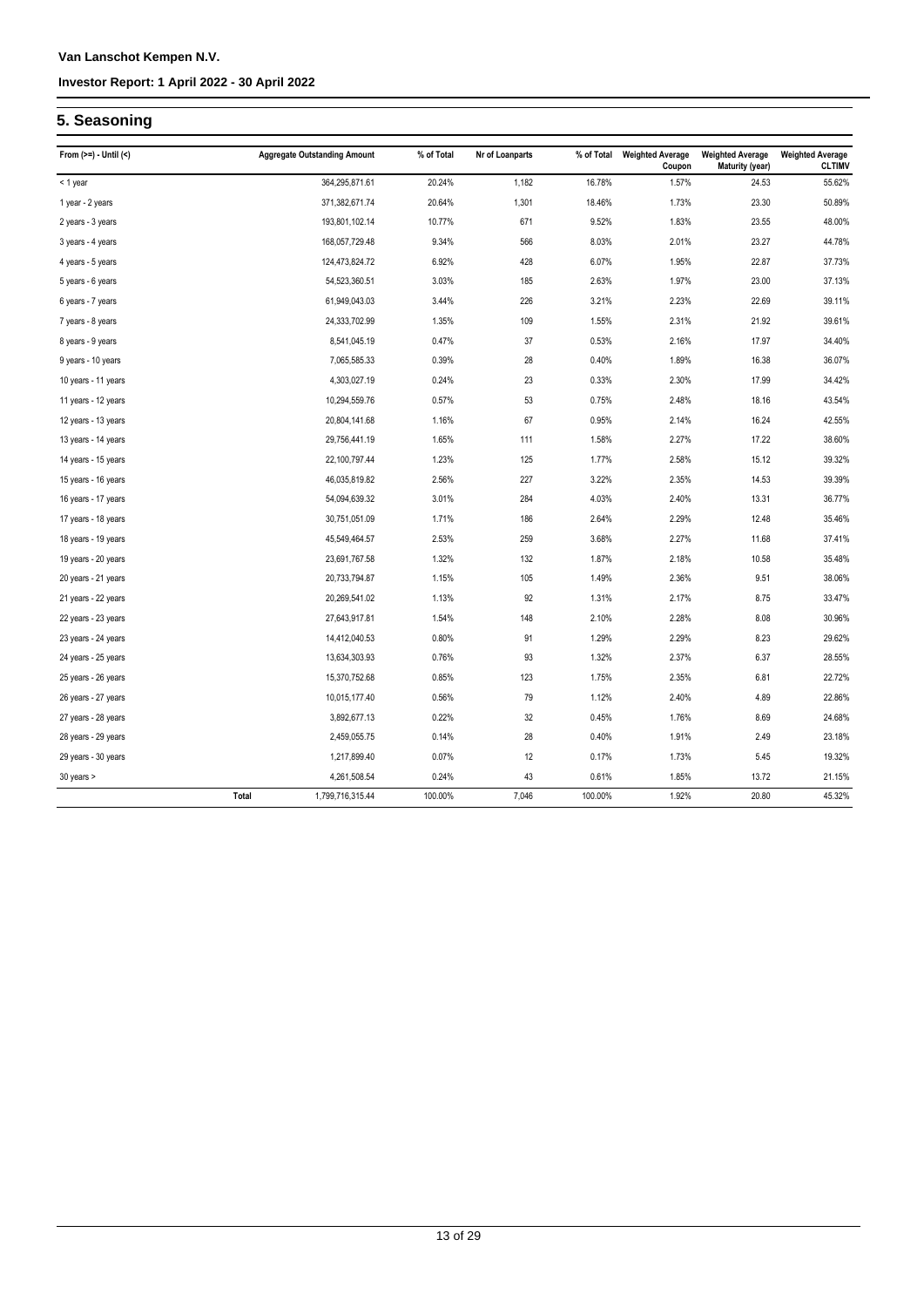### **6. Legal Maturity**

|             |       | <b>Aggregate Outstanding Amount</b> | % of Total | Nr of Loanparts | % of Total | <b>Weighted Average</b><br>Coupon | <b>Weighted Average</b><br>Maturity (year) | <b>Weighted Average</b><br><b>CLTIMV</b> |
|-------------|-------|-------------------------------------|------------|-----------------|------------|-----------------------------------|--------------------------------------------|------------------------------------------|
| < 2020      |       |                                     |            |                 |            |                                   |                                            |                                          |
| 2020 - 2021 |       |                                     |            |                 |            |                                   |                                            |                                          |
| 2021 - 2022 |       |                                     |            |                 |            |                                   |                                            |                                          |
| 2022 - 2023 |       | 627,691.36                          | 0.03%      | 8               | 0.11%      | 2.19%                             | 0.20                                       | 26.33%                                   |
| 2023 - 2024 |       | 2,034,246.07                        | 0.11%      | 20              | 0.28%      | 1.65%                             | 1.26                                       | 22.93%                                   |
| 2024 - 2025 |       | 4,075,627.29                        | 0.23%      | 50              | 0.71%      | 1.76%                             | 2.13                                       | 20.74%                                   |
| 2025 - 2026 |       | 7,122,772.97                        | 0.40%      | 53              | 0.75%      | 2.27%                             | 3.27                                       | 23.79%                                   |
| 2026 - 2027 |       | 15,800,875.24                       | 0.88%      | 133             | 1.89%      | 2.26%                             | 4.17                                       | 24.41%                                   |
| 2027 - 2028 |       | 22,656,434.29                       | 1.26%      | 158             | 2.24%      | 2.22%                             | 5.11                                       | 26.74%                                   |
| 2028 - 2029 |       | 17,754,406.62                       | 0.99%      | 123             | 1.75%      | 2.20%                             | 6.18                                       | 26.84%                                   |
| 2029 - 2030 |       | 30,917,912.74                       | 1.72%      | 173             | 2.46%      | 2.16%                             | 7.20                                       | 33.09%                                   |
| 2030 - 2031 |       | 36,119,164.31                       | 2.01%      | 194             | 2.75%      | 2.13%                             | 8.17                                       | 33.48%                                   |
| 2031 - 2032 |       | 41,722,667.79                       | 2.32%      | 200             | 2.84%      | 2.12%                             | 9.16                                       | 35.75%                                   |
| 2032 - 2033 |       | 50,964,293.76                       | 2.83%      | 239             | 3.39%      | 2.00%                             | 10.16                                      | 37.14%                                   |
| 2033 - 2034 |       | 48,725,147.85                       | 2.71%      | 270             | 3.83%      | 2.17%                             | 11.19                                      | 38.18%                                   |
| 2034 - 2035 |       | 75,939,218.48                       | 4.22%      | 402             | 5.71%      | 2.14%                             | 12.07                                      | 39.16%                                   |
| 2035 - 2036 |       | 71,119,772.88                       | 3.95%      | 378             | 5.36%      | 2.12%                             | 13.17                                      | 39.16%                                   |
| 2036 - 2037 |       | 93,188,417.08                       | 5.18%      | 448             | 6.36%      | 2.19%                             | 14.08                                      | 38.78%                                   |
| 2037 - 2038 |       | 67,045,857.44                       | 3.73%      | 316             | 4.48%      | 2.26%                             | 15.08                                      | 41.59%                                   |
| 2038 - 2039 |       | 53,799,938.87                       | 2.99%      | 224             | 3.18%      | 2.23%                             | 16.16                                      | 38.50%                                   |
| 2039 - 2040 |       | 45,936,143.46                       | 2.55%      | 155             | 2.20%      | 2.00%                             | 17.12                                      | 41.63%                                   |
| 2040 - 2041 |       | 28,593,396.09                       | 1.59%      | 112             | 1.59%      | 2.08%                             | 18.14                                      | 44.16%                                   |
| 2041 - 2042 |       | 26,121,859.07                       | 1.45%      | 85              | 1.21%      | 2.02%                             | 19.03                                      | 40.10%                                   |
| 2042 - 2043 |       | 11,265,601.69                       | 0.63%      | 48              | 0.68%      | 1.84%                             | 20.05                                      | 36.37%                                   |
| 2043 - 2044 |       | 11,011,040.76                       | 0.61%      | 52              | 0.74%      | 1.85%                             | 21.25                                      | 39.39%                                   |
| 2044 - 2045 |       | 22,175,633.36                       | 1.23%      | 104             | 1.48%      | 2.03%                             | 22.17                                      | 36.79%                                   |
| 2045 - 2046 |       | 74,222,831.37                       | 4.12%      | 301             | 4.27%      | 2.09%                             | 23.19                                      | 40.42%                                   |
| 2046 - 2047 |       | 93,084,122.07                       | 5.17%      | 338             | 4.80%      | 1.91%                             | 24.04                                      | 41.92%                                   |
| 2047 - 2048 |       | 119, 142, 214. 34                   | 6.62%      | 367             | 5.21%      | 1.89%                             | 25.18                                      | 40.29%                                   |
| 2048 - 2049 |       | 129,254,234.26                      | 7.18%      | 392             | 5.56%      | 1.82%                             | 26.17                                      | 46.98%                                   |
| 2049 - 2050 |       | 185,573,800.17                      | 10.31%     | 508             | 7.21%      | 1.82%                             | 27.12                                      | 50.64%                                   |
| 2050 - 2051 |       | 141,115,988.90                      | 7.84%      | 419             | 5.95%      | 1.70%                             | 28.18                                      | 54.85%                                   |
| $2051 =$    |       | 272,605,004.86                      | 15.15%     | 776             | 11.01%     | 1.52%                             | 29.35                                      | 63.38%                                   |
|             | Total | 1,799,716,315.44                    | 100.00%    | 7,046           | 100.00%    | 1.92%                             | 20.80                                      | 45.32%                                   |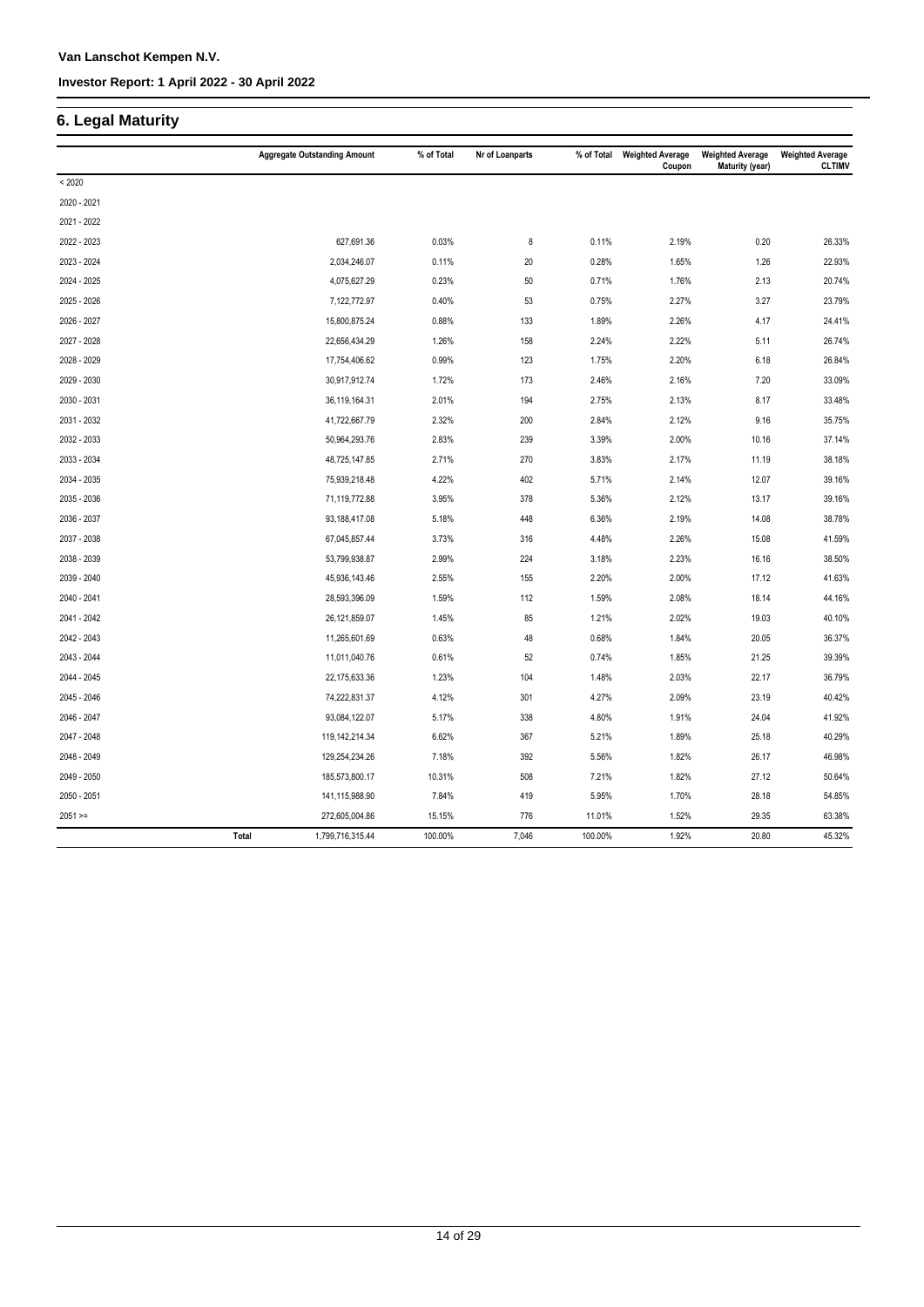## **7. Remaining Tenor**

|             | <b>Aggregate Outstanding Amount</b> | % of Total   | Nr of Loanparts  | % of Total | <b>Weighted Average</b><br>Coupon | <b>Weighted Average</b><br>Maturity (year) | <b>Weighted Average</b><br><b>CLTIMV</b> |
|-------------|-------------------------------------|--------------|------------------|------------|-----------------------------------|--------------------------------------------|------------------------------------------|
| < 1         |                                     | 1,054,459.66 | 0.06%<br>14      | 0.20%      | 1.85%                             | 0.43                                       | 22.32%                                   |
| $1 - 2$     |                                     | 2,724,563.05 | 0.15%<br>34      | 0.48%      | 1.84%                             | 1.55                                       | 20.28%                                   |
| $2 - 3$     |                                     | 3,684,987.63 | 0.20%<br>38      | 0.54%      | 1.66%                             | 2.37                                       | 22.31%                                   |
| $3 - 4$     | 10,593,284.94                       |              | 0.59%<br>76      | 1.08%      | 2.30%                             | 3.51                                       | 25.45%                                   |
| $4 - 5$     | 19,928,714.06                       |              | 154<br>1.11%     | 2.19%      | 2.24%                             | 4.49                                       | 24.95%                                   |
| $5 - 6$     | 18,483,463.54                       |              | 1.03%<br>144     | 2.04%      | 2.23%                             | 5.43                                       | 25.96%                                   |
| $6 - 7$     | 20,500,079.81                       |              | 1.14%<br>127     | 1.80%      | 2.18%                             | 6.46                                       | 27.71%                                   |
| $7 - 8$     | 32,788,846.25                       |              | 1.82%<br>190     | 2.70%      | 2.20%                             | 7.45                                       | 34.21%                                   |
| $8 - 9$     | 40, 165, 385. 47                    |              | 2.23%<br>210     | 2.98%      | 2.04%                             | 8.45                                       | 33.47%                                   |
| $9 - 10$    | 41,575,912.42                       |              | 2.31%<br>188     | 2.67%      | 2.12%                             | 9.47                                       | 35.62%                                   |
| $10 - 11$   | 52,313,932.37                       |              | 2.91%<br>251     | 3.56%      | 2.02%                             | 10.41                                      | 39.04%                                   |
| $11 - 12$   | 64,521,481.60                       |              | 3.59%<br>346     | 4.91%      | 2.16%                             | 11.55                                      | 37.77%                                   |
| $12 - 13$   | 63,013,213.53                       |              | 3.50%<br>354     | 5.02%      | 2.15%                             | 12.40                                      | 39.13%                                   |
| $13 - 14$   | 93,066,201.41                       |              | 5.17%<br>461     | 6.54%      | 2.15%                             | 13.50                                      | 39.52%                                   |
| $14 - 15$   | 80,508,332.04                       |              | 4.47%<br>385     | 5.46%      | 2.20%                             | 14.45                                      | 39.22%                                   |
| $15 - 16$   | 54,529,291.22                       |              | 3.03%<br>261     | 3.70%      | 2.29%                             | 15.39                                      | 40.99%                                   |
| $16 - 17$   | 57,640,623.01                       |              | 3.20%<br>211     | 2.99%      | 2.16%                             | 16.44                                      | 39.00%                                   |
| $17 - 18$   | 39,271,785.62                       |              | 2.18%<br>136     | 1.93%      | 2.05%                             | 17.44                                      | 43.96%                                   |
| $18 - 19$   | 31,045,372.49                       |              | 1.73%<br>109     | 1.55%      | 2.05%                             | 18.53                                      | 44.94%                                   |
| $19 - 20$   | 18,578,235.45                       |              | 1.03%<br>82      | 1.16%      | 1.88%                             | 19.44                                      | 33.77%                                   |
| $20 - 21$   |                                     | 6,896,528.52 | 0.38%<br>27      | 0.38%      | 1.81%                             | 20.41                                      | 36.58%                                   |
| $21 - 22$   | 15,528,832.89                       |              | 0.86%<br>72      | 1.02%      | 1.91%                             | 21.49                                      | 38.06%                                   |
| $22 - 23$   | 35,149,002.58                       |              | 1.95%<br>169     | 2.40%      | 2.10%                             | 22.56                                      | 38.46%                                   |
| $23 - 24$   | 97,797,490.23                       |              | 347<br>5.43%     | 4.92%      | 2.00%                             | 23.53                                      | 42.38%                                   |
| $24 - 25$   | 85,848,986.05                       |              | 4.77%<br>306     | 4.34%      | 1.91%                             | 24.48                                      | 40.55%                                   |
| $25 - 26$   | 118,454,423.67                      |              | 6.58%<br>359     | 5.10%      | 1.85%                             | 25.47                                      | 40.39%                                   |
| $26 - 27$   | 156, 194, 259.05                    |              | 8.68%<br>435     | 6.17%      | 1.85%                             | 26.50                                      | 49.69%                                   |
| $27 - 28$   | 156,457,618.47                      |              | 8.69%<br>464     | 6.59%      | 1.79%                             | 27.39                                      | 51.43%                                   |
| $28 - 29$   | 170,765,888.00                      |              | 9.49%<br>487     | 6.91%      | 1.65%                             | 28.48                                      | 56.26%                                   |
| $29 - 30$   | 210,635,120.41                      |              | 11.70%<br>609    | 8.64%      | 1.50%                             | 29.51                                      | 64.62%                                   |
| $30 \geq 1$ |                                     |              |                  |            |                                   |                                            |                                          |
|             | 1,799,716,315.44<br>Total           |              | 100.00%<br>7,046 | 100.00%    | 1.92%                             | 20.80                                      | 45.32%                                   |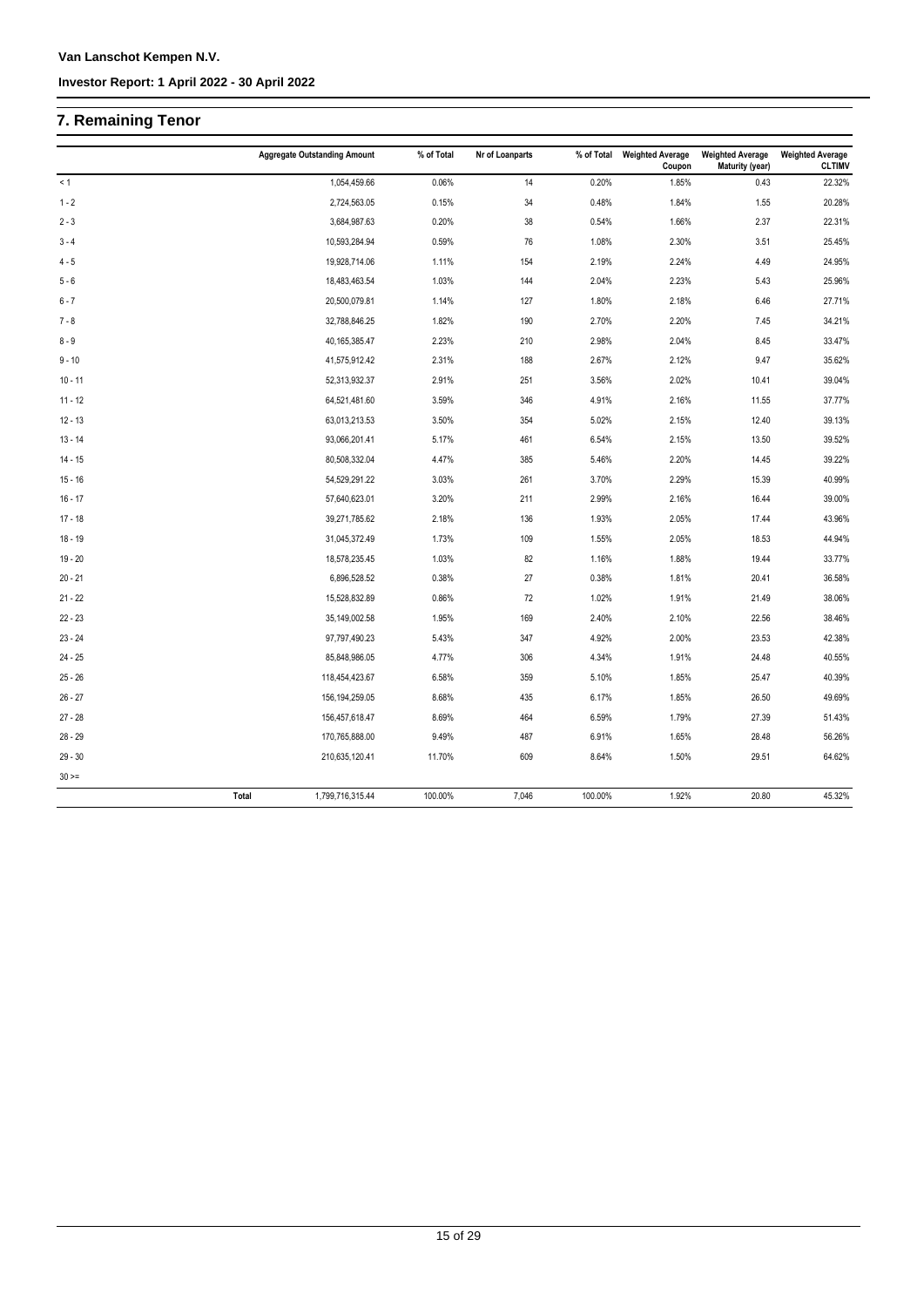#### **Investor Report: 1 April 2022 - 30 April 2022**

### **8. Current Loan to Original Market Value**

|               | <b>Aggregate Outstanding Amount</b> | % of Total | Nr of Loans | % of Total | <b>Weighted Average</b><br>Coupon | <b>Weighted Average</b><br>Maturity (year) | <b>Weighted Average</b><br><b>CLTIMV</b> |
|---------------|-------------------------------------|------------|-------------|------------|-----------------------------------|--------------------------------------------|------------------------------------------|
| 0% - 10%      | 6.459.427.67                        | 0.36%      | 134         | 3.55%      | 2.03%                             | 14.04                                      | 4.76%                                    |
| 10% - 20%     | 27,667,721.99                       | 1.54%      | 239         | 6.33%      | 1.97%                             | 14.97                                      | 9.89%                                    |
| 20% - 30%     | 68,276,487.85                       | 3.79%      | 342         | 9.05%      | 2.01%                             | 16.09                                      | 15.80%                                   |
| 30% - 40%     | 122,502,085.34                      | 6.81%      | 423         | 11.20%     | 1.98%                             | 18.00                                      | 23.22%                                   |
| 40% - 50%     | 233,964,044.14                      | 13.00%     | 553         | 14.64%     | 1.88%                             | 19.33                                      | 31.22%                                   |
| 50% - 60%     | 346,078,087.38                      | 19.23%     | 660         | 17.47%     | 1.88%                             | 20.44                                      | 39.24%                                   |
| 60% - 70%     | 387,523,501.32                      | 21.53%     | 626         | 16.57%     | 1.96%                             | 20.29                                      | 46.05%                                   |
| 70% - 80%     | 251, 397, 522. 47                   | 13.97%     | 363         | 9.61%      | 1.96%                             | 21.76                                      | 54.75%                                   |
| 80% - 90%     | 161,385,827.08                      | 8.97%      | 207         | 5.48%      | 1.88%                             | 23.80                                      | 63.25%                                   |
| 90% - 100%    | 171,247,788.32                      | 9.52%      | 213         | 5.64%      | 1.86%                             | 25.32                                      | 75.66%                                   |
| 100% - 110%   | 23,213,821.88                       | 1.29%      | 18          | 0.48%      | 1.88%                             | 22.49                                      | 72.46%                                   |
| 110% - 120%   |                                     |            |             |            |                                   |                                            |                                          |
| 120% - 130%   |                                     |            |             |            |                                   |                                            |                                          |
| 130% - 140%   |                                     |            |             |            |                                   |                                            |                                          |
| 140 % - 150 % |                                     |            |             |            |                                   |                                            |                                          |
| 150%          |                                     |            |             |            |                                   |                                            |                                          |
|               | Total<br>1,799,716,315.44           | 100.00%    | 3,778       | 100.00%    | 1.92%                             | 20.80                                      | 45.32%                                   |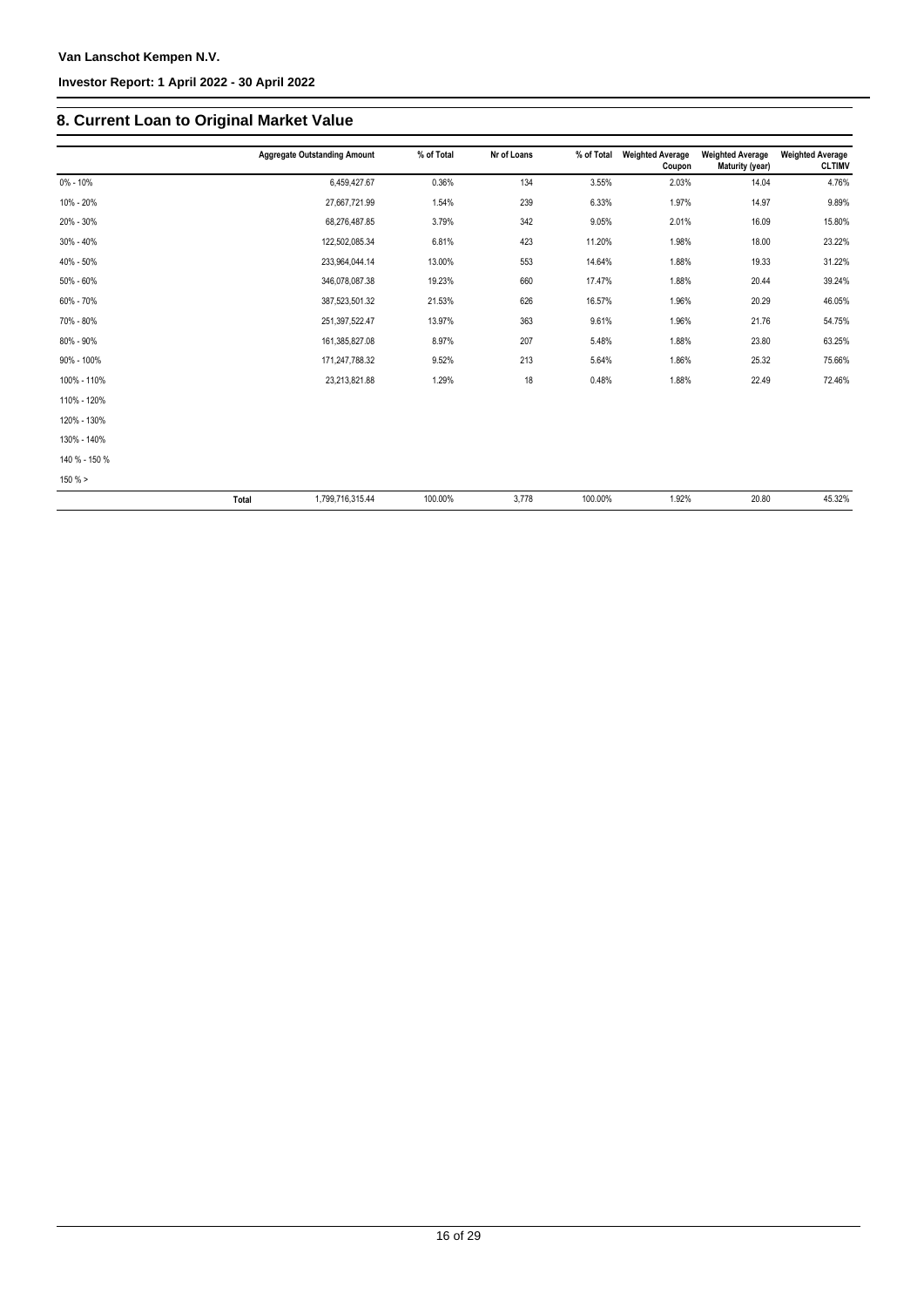#### **Investor Report: 1 April 2022 - 30 April 2022**

### **9. Current Loan to Indexed Market Value**

|             | <b>Aggregate Outstanding Amount</b> | % of Total | Nr of Loans | % of Total | <b>Weighted Average</b><br>Coupon | <b>Weighted Average</b><br>Maturity (year) | <b>Weighted Average</b><br><b>CLTIMV</b> |
|-------------|-------------------------------------|------------|-------------|------------|-----------------------------------|--------------------------------------------|------------------------------------------|
| 0% - 10%    | 25, 167, 354.98                     | 1.40%      | 338         | 8.95%      | 2.09%                             | 12.80                                      | 7.13%                                    |
| 10% - 20%   | 108,980,993.08                      | 6.06%      | 563         | 14.90%     | 2.07%                             | 14.47                                      | 15.47%                                   |
| 20% - 30%   | 216,738,983.25                      | 12.04%     | 647         | 17.13%     | 2.02%                             | 17.03                                      | 25.29%                                   |
| 30% - 40%   | 383,289,840.32                      | 21.30%     | 758         | 20.06%     | 1.95%                             | 19.50                                      | 35.22%                                   |
| 40% - 50%   | 426,205,196.63                      | 23.68%     | 671         | 17.76%     | 1.97%                             | 20.10                                      | 44.78%                                   |
| 50% - 60%   | 251,159,863.41                      | 13.96%     | 356         | 9.42%      | 1.88%                             | 22.56                                      | 54.82%                                   |
| 60% - 70%   | 200,740,998.03                      | 11.15%     | 244         | 6.46%      | 1.83%                             | 24.88                                      | 64.53%                                   |
| 70% - 80%   | 112,083,023.01                      | 6.23%      | 121         | 3.20%      | 1.74%                             | 26.62                                      | 74.17%                                   |
| 80% - 90%   | 50,283,016.80                       | 2.79%      | 49          | 1.30%      | 1.59%                             | 28.65                                      | 83.87%                                   |
| 90% - 100%  | 25,067,045.93                       | 1.39%      | 31          | 0.82%      | 1.65%                             | 28.98                                      | 95.16%                                   |
| 100% - 110% |                                     |            |             |            |                                   |                                            |                                          |
| 110% - 120% |                                     |            |             |            |                                   |                                            |                                          |
| 120% - 130% |                                     |            |             |            |                                   |                                            |                                          |
| 130% - 140% |                                     |            |             |            |                                   |                                            |                                          |
| 140% - 150% |                                     |            |             |            |                                   |                                            |                                          |
| $150\% >$   |                                     |            |             |            |                                   |                                            |                                          |
|             | Total<br>1,799,716,315.44           | 100.00%    | 3,778       | 100.00%    | 1.92%                             | 20.80                                      | 45.32%                                   |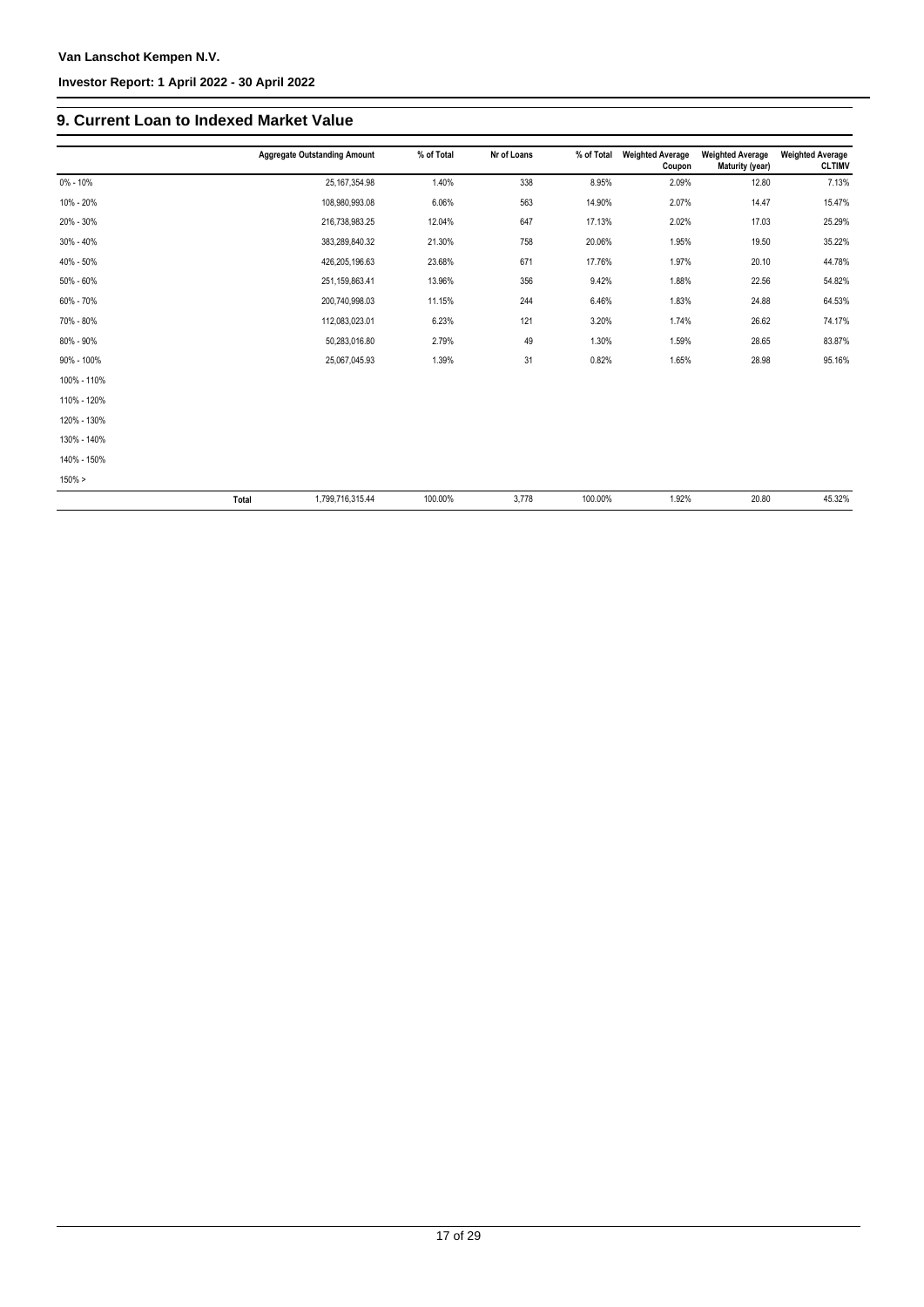### **10. Loanpart Coupon (interest rate bucket)**

|                   |              | <b>Aggregate Outstanding Amount</b> | % of Total | Nr of Loanparts | % of Total | <b>Weighted Average</b><br>Coupon | <b>Weighted Average</b><br>Maturity (year) | <b>Weighted Average</b><br><b>CLTIMV</b> |
|-------------------|--------------|-------------------------------------|------------|-----------------|------------|-----------------------------------|--------------------------------------------|------------------------------------------|
| $= 0.50%$         |              | 223,750.00                          | 0.01%      |                 | 0.01%      | 0.08%                             | 11.83                                      | 58.18%                                   |
| $0.50\% - 1.00\%$ |              | 15,357,462.50                       | 0.85%      | 80              | 1.14%      | 0.95%                             | 22.99                                      | 42.09%                                   |
| 1.00% - 1.50%     |              | 353,828,553.31                      | 19.66%     | 1,193           | 16.93%     | 1.33%                             | 24.31                                      | 51.79%                                   |
| 1.50% - 2.00%     |              | 834,915,217.08                      | 46.39%     | 3,135           | 44.49%     | 1.77%                             | 21.83                                      | 44.97%                                   |
| 2.00% - 2.50%     |              | 363,393,657.24                      | 20.19%     | 1,437           | 20.39%     | 2.21%                             | 18.61                                      | 43.87%                                   |
| 2.50% - 3.00%     |              | 165,560,491.82                      | 9.20%      | 785             | 11.14%     | 2.72%                             | 15.17                                      | 38.76%                                   |
| $3.00\% - 3.50\%$ |              | 39,124,862.09                       | 2.17%      | 209             | 2.97%      | 3.23%                             | 15.43                                      | 42.87%                                   |
| $3.50\% - 4.00\%$ |              | 14,875,028.28                       | 0.83%      | 97              | 1.38%      | 3.72%                             | 14.84                                      | 37.98%                                   |
| 4.00% - 4.50%     |              | 2,010,096.83                        | 0.11%      | 23              | 0.33%      | 4.26%                             | 11.59                                      | 36.75%                                   |
| 4.50% - 5.00%     |              | 3,297,354.85                        | 0.18%      | 24              | 0.34%      | 4.82%                             | 12.36                                      | 35.56%                                   |
| $5.00\% - 5.50\%$ |              | 4,553,206.91                        | 0.25%      | 31              | 0.44%      | 5.22%                             | 14.64                                      | 37.38%                                   |
| 5.50% - 6.00%     |              | 2,138,133.02                        | 0.12%      | 21              | 0.30%      | 5.63%                             | 11.89                                      | 28.71%                                   |
| $6.00\% - 6.50\%$ |              | 427,001.51                          | 0.02%      | 9               | 0.13%      | 6.16%                             | 9.93                                       | 35.09%                                   |
| $6.50\% - 7.00\%$ |              | 11,500.00                           | 0.00%      | 1               | 0.01%      | 6.55%                             | 10.08                                      | 48.32%                                   |
| $7.00\% >$        |              |                                     |            |                 |            |                                   |                                            |                                          |
|                   | <b>Total</b> | 1.799.716.315.44                    | 100.00%    | 7.046           | 100.00%    | 1.92%                             | 20.80                                      | 45.32%                                   |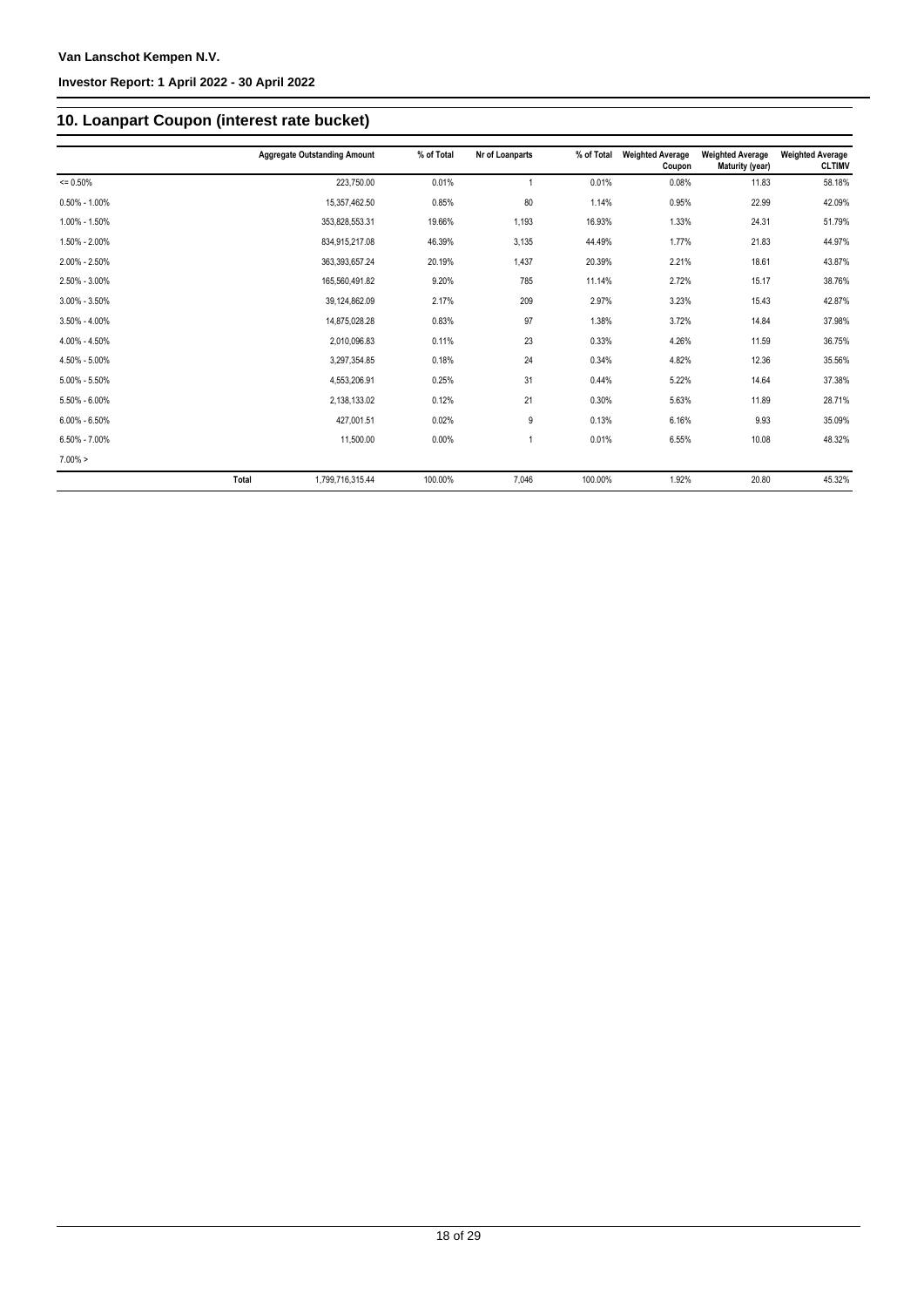### **11. Remaining Interest Rate Fixed Period**

|           | <b>Aggregate Outstanding Amount</b> | % of Total | Nr of Loanparts |         | % of Total Weighted Avarage<br>Coupon | <b>Weighted Average</b><br>Maturity (year) | <b>Weigthed Average</b><br><b>CLTIMV</b> |
|-----------|-------------------------------------|------------|-----------------|---------|---------------------------------------|--------------------------------------------|------------------------------------------|
| < 1       | 31,578,146.91                       | 1.75%      | 192             | 2.72%   | 1.54%                                 | 14.74                                      | 40.83%                                   |
| $1 - 2$   | 26,230,425.18                       | 1.46%      | 154             | 2.19%   | 1.78%                                 | 13.46                                      | 36.22%                                   |
| $2 - 3$   | 40,609,148.15                       | 2.26%      | 247             | 3.51%   | 2.40%                                 | 14.66                                      | 35.55%                                   |
| $3 - 4$   | 231,326,340.31                      | 12.85%     | 1,180           | 16.75%  | 2.43%                                 | 13.53                                      | 36.21%                                   |
| $4 - 5$   | 161,211,951.44                      | 8.96%      | 768             | 10.90%  | 2.02%                                 | 15.93                                      | 35.14%                                   |
| $5 - 6$   | 142,577,855.93                      | 7.92%      | 555             | 7.88%   | 2.01%                                 | 20.03                                      | 37.15%                                   |
| $6 - 7$   | 158,031,559.20                      | 8.78%      | 539             | 7.65%   | 2.00%                                 | 22.16                                      | 43.89%                                   |
| $7 - 8$   | 146,733,354.41                      | 8.15%      | 480             | 6.81%   | 1.79%                                 | 23.92                                      | 46.48%                                   |
| $8 - 9$   | 274,351,839.56                      | 15.24%     | 929             | 13.18%  | 1.69%                                 | 22.52                                      | 50.69%                                   |
| $9 - 10$  | 316,638,265.30                      | 17.59%     | 991             | 14.06%  | 1.50%                                 | 23.66                                      | 53.19%                                   |
| $10 - 11$ | 5,316,337.37                        | 0.30%      | 34              | 0.48%   | 2.14%                                 | 14.74                                      | 38.69%                                   |
| $11 - 12$ | 6,303,812.50                        | 0.35%      | 29              | 0.41%   | 2.09%                                 | 18.66                                      | 47.43%                                   |
| $12 - 13$ | 6,775,881.71                        | 0.38%      | 39              | 0.55%   | 2.27%                                 | 20.87                                      | 41.11%                                   |
| $13 - 14$ | 30,188,221.11                       | 1.68%      | 111             | 1.58%   | 2.51%                                 | 18.40                                      | 45.03%                                   |
| $14 - 15$ | 17,795,364.19                       | 0.99%      | 81              | 1.15%   | 2.41%                                 | 20.88                                      | 41.19%                                   |
| $15 - 16$ | 7,978,031.76                        | 0.44%      | 35              | 0.50%   | 2.98%                                 | 24.25                                      | 39.47%                                   |
| $16 - 17$ | 9,122,205.13                        | 0.51%      | 35              | 0.50%   | 2.81%                                 | 25.40                                      | 48.82%                                   |
| $17 - 18$ | 21,602,476.71                       | 1.20%      | 84              | 1.19%   | 2.23%                                 | 25.59                                      | 49.55%                                   |
| $18 - 19$ | 70,159,542.98                       | 3.90%      | 236             | 3.35%   | 1.95%                                 | 27.06                                      | 52.22%                                   |
| $19 - 20$ | 95, 185, 555.59                     | 5.29%      | 327             | 4.64%   | 1.89%                                 | 27.83                                      | 59.60%                                   |
| $20 - 21$ |                                     |            |                 |         |                                       |                                            |                                          |
| $21 - 22$ |                                     |            |                 |         |                                       |                                            |                                          |
| $22 - 23$ |                                     |            |                 |         |                                       |                                            |                                          |
| $23 - 24$ |                                     |            |                 |         |                                       |                                            |                                          |
| $24 - 25$ |                                     |            |                 |         |                                       |                                            |                                          |
| $25 - 26$ |                                     |            |                 |         |                                       |                                            |                                          |
| $26 - 27$ |                                     |            |                 |         |                                       |                                            |                                          |
| $27 - 28$ |                                     |            |                 |         |                                       |                                            |                                          |
| $28 - 29$ |                                     |            |                 |         |                                       |                                            |                                          |
| $29 - 30$ |                                     |            |                 |         |                                       |                                            |                                          |
| $30 > =$  |                                     |            |                 |         |                                       |                                            |                                          |
|           | 1,799,716,315.44<br>Total           | 100.00%    | 7,046           | 100.00% | 1.92%                                 | 20.80                                      | 45.32%                                   |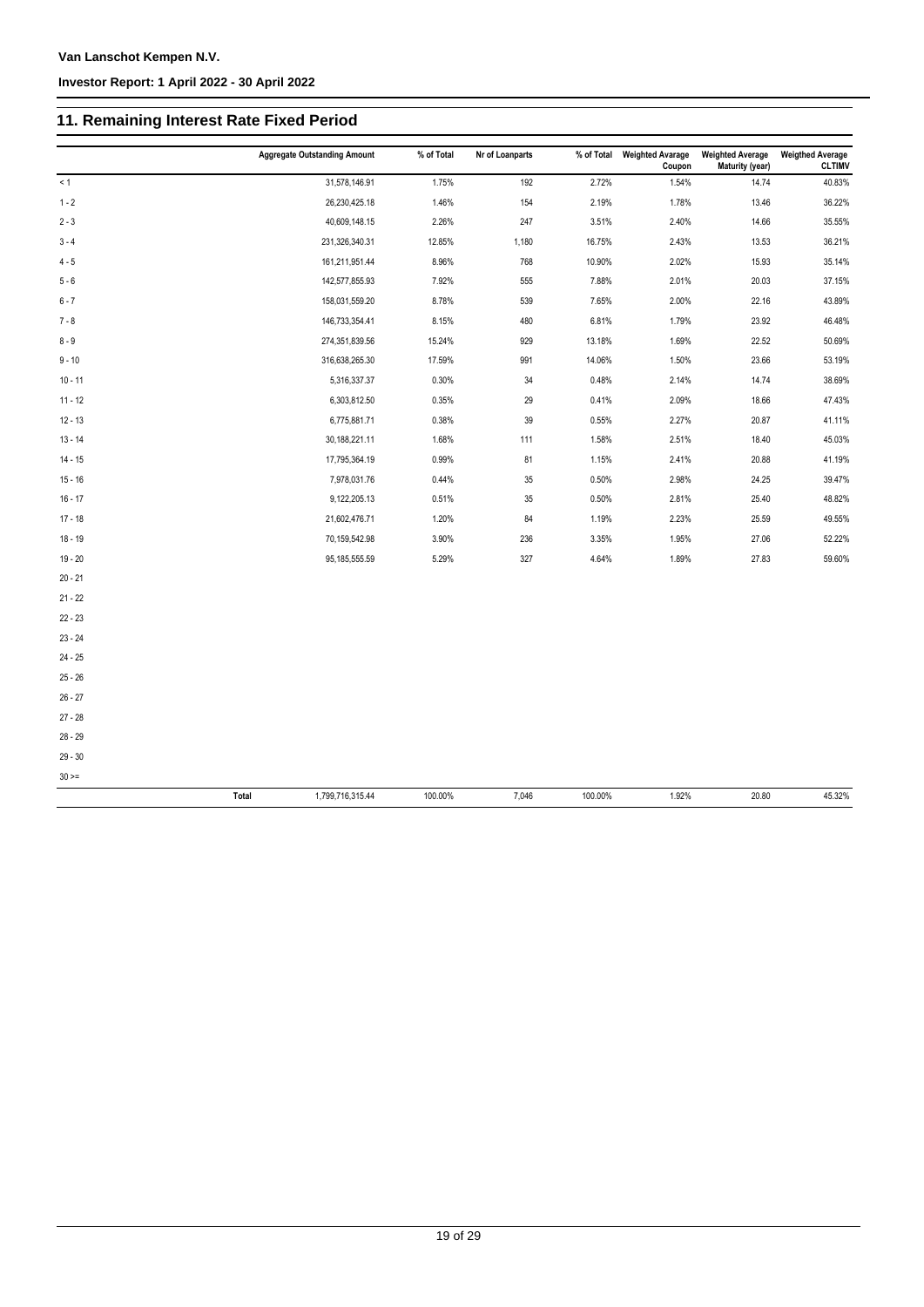### **12. Interest Payment Type**

|          |       | <b>Aggregate Outstanding Amount</b> | % of Total | Nr of Loanparts | % of Total | <b>Weighted Avarage</b><br>Coupon | <b>Weighted Average</b><br>Maturity (year) | <b>Weigthed Average</b><br><b>CLTIMV</b> |
|----------|-------|-------------------------------------|------------|-----------------|------------|-----------------------------------|--------------------------------------------|------------------------------------------|
| Fixed    |       | 1,788,991,350.59                    | 99.40%     | 6,986           | 99.15%     | 1.92%                             | 20.83                                      | 45.37%                                   |
| Floating |       | 10,724,964.85                       | 0.60%      | 60              | 0.85%      | 1.80%                             | 15.92                                      | 37.09%                                   |
|          | Total | 1,799,716,315.44                    | 100.00%    | 7,046           | 100.00%    | 1.92%                             | 20.80                                      | 45.32%                                   |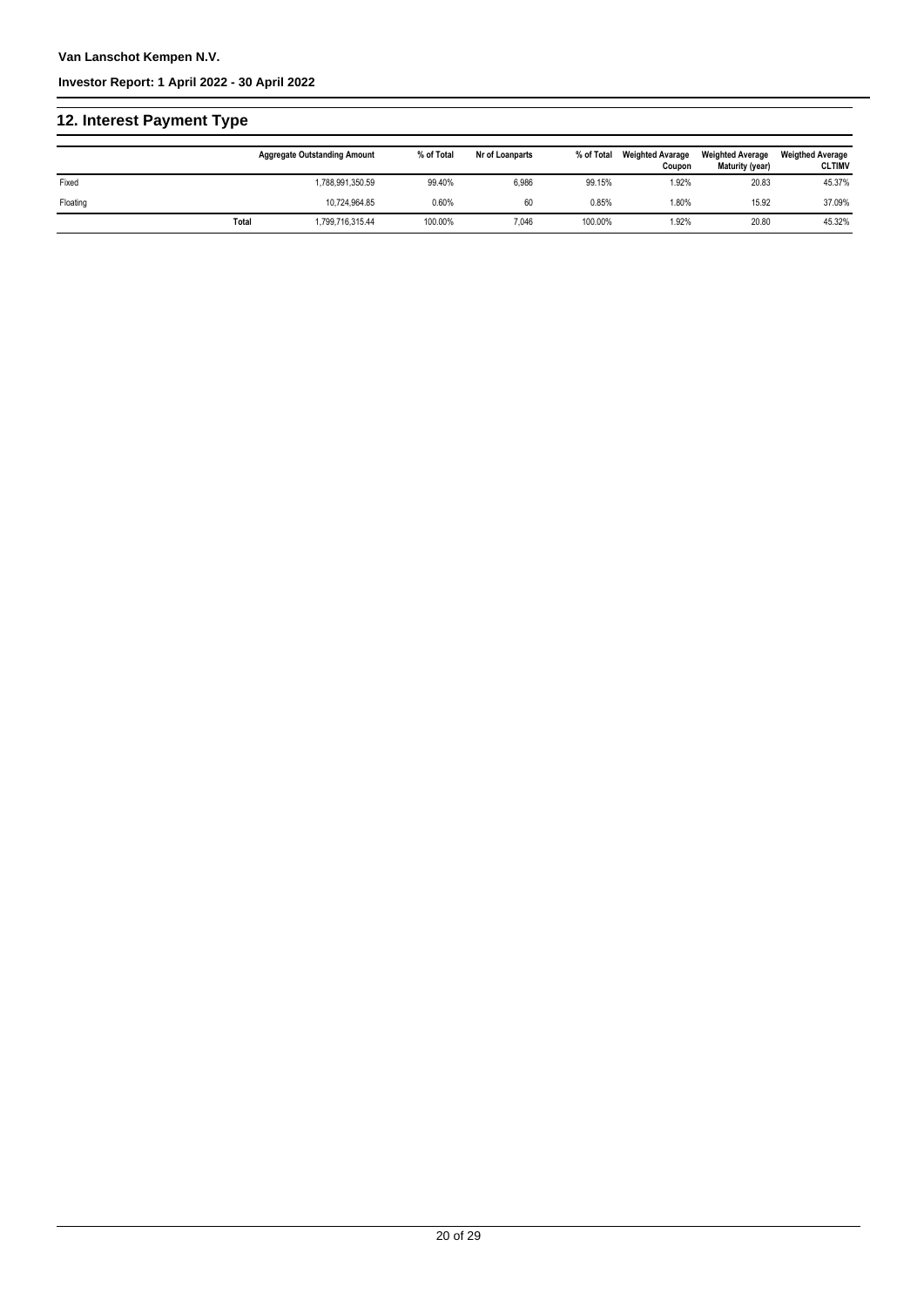#### **Investor Report: 1 April 2022 - 30 April 2022**

### **13. Property Description**

|                     |       | <b>Aggregate Outstanding Amount</b> | % of Total | Nr of Loans | % of Total | <b>Weighted Avarage</b><br>Coupon | <b>Weighted Average</b><br>Maturity (year) | <b>Weigthed Average</b><br><b>CLTIMV</b> |
|---------------------|-------|-------------------------------------|------------|-------------|------------|-----------------------------------|--------------------------------------------|------------------------------------------|
| Single family house |       | 1,536,920,363.23                    | 85.40%     | 3,133       | 82.93%     | 1.93%                             | 20.48                                      | 45.17%                                   |
| Flat/Condominium    |       | 261.697.296.17                      | 14.54%     | 643         | 17.02%     | 1.88%                             | 22.67                                      | 46.20%                                   |
| Farm                |       | 1.098.656.04                        | 0.06%      |             | 0.05%      | 1.76%                             | 26.85                                      | 45.23%                                   |
|                     | Total | 1,799,716,315.44                    | 100.00%    | 3,778       | 100.00%    | 1.92%                             | 20.80                                      | 45.32%                                   |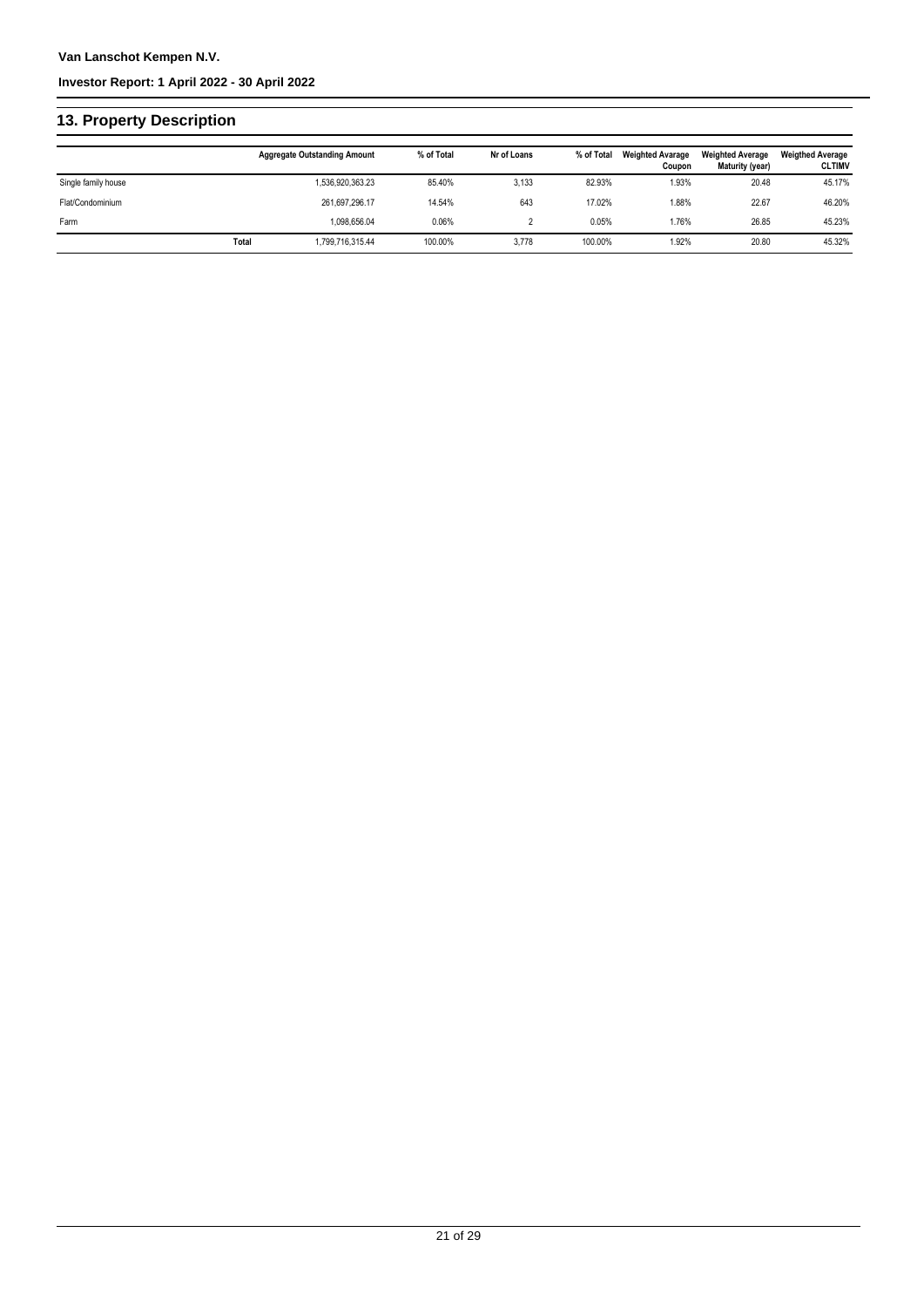## **14. Geographical Distribution (by Province)**

|               |       | <b>Aggregate Outstanding Amount</b> | % of Total | Nr of Loans | % of Total | <b>Weighted Avarage</b><br>Coupon | <b>Weighted Average</b><br>Maturity (year) | <b>Weigthed Average</b><br><b>CLTIMV</b> |
|---------------|-------|-------------------------------------|------------|-------------|------------|-----------------------------------|--------------------------------------------|------------------------------------------|
| Drenthe       |       | 12,919,899.54                       | 0.72%      | 46          | 1.22%      | 1.92%                             | 17.00                                      | 45.45%                                   |
| Flevoland     |       | 14,314,998.40                       | 0.80%      | 43          | 1.14%      | 2.01%                             | 20.42                                      | 43.44%                                   |
| Friesland     |       | 13,198,057.66                       | 0.73%      | 33          | 0.87%      | 2.19%                             | 18.93                                      | 47.44%                                   |
| Gelderland    |       | 145,744,794.63                      | 8.10%      | 350         | 9.26%      | 1.99%                             | 20.18                                      | 45.48%                                   |
| Groningen     |       | 11,966,487.68                       | 0.66%      | 40          | 1.06%      | 1.93%                             | 23.26                                      | 52.01%                                   |
| Limburg       |       | 44,588,606.84                       | 2.48%      | 150         | 3.97%      | 2.16%                             | 16.22                                      | 42.49%                                   |
| Noord-Brabant |       | 233,912,732.13                      | 13.00%     | 596         | 15.78%     | 2.02%                             | 18.44                                      | 43.71%                                   |
| Noord-Holland |       | 675, 181, 357.49                    | 37.52%     | 1,078       | 28.53%     | 1.84%                             | 22.39                                      | 46.12%                                   |
| Overijssel    |       | 48,377,060.15                       | 2.69%      | 121         | 3.20%      | 1.90%                             | 22.78                                      | 52.27%                                   |
| Utrecht       |       | 240,002,602.20                      | 13.34%     | 507         | 13.42%     | 1.92%                             | 20.50                                      | 45.11%                                   |
| Zeeland       |       | 17,341,852.60                       | 0.96%      | 46          | 1.22%      | 2.05%                             | 20.12                                      | 53.82%                                   |
| Zuid-Holland  |       | 342, 167, 866. 12                   | 19.01%     | 768         | 20.33%     | 1.92%                             | 20.27                                      | 43.64%                                   |
|               | Total | 1,799,716,315.44                    | 100.00%    | 3,778       | 100.00%    | 1.92%                             | 20.80                                      | 45.32%                                   |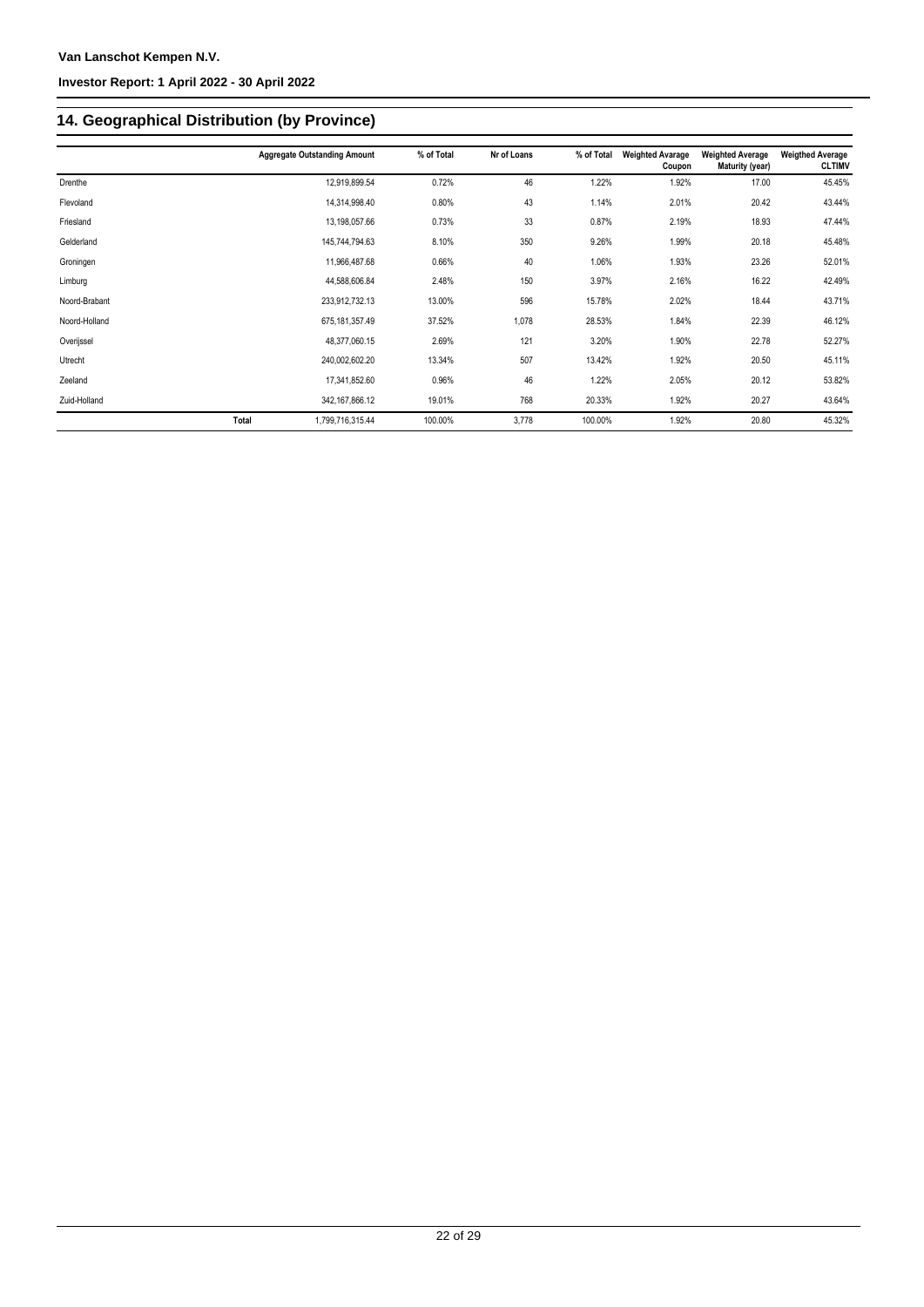#### **Investor Report: 1 April 2022 - 30 April 2022**

### **15. Occupancy**

|                |       | <b>Aggregate Outstanding Amount</b> | % of Total | Nr of Loans | % of Total | <b>Weighted Avarage</b><br>Coupon | <b>Weighted Average</b><br>Maturity (year) | <b>Weigthed Average</b><br><b>CLTIMV</b> |
|----------------|-------|-------------------------------------|------------|-------------|------------|-----------------------------------|--------------------------------------------|------------------------------------------|
| Owner Occupied |       | 1.799.716.315.44                    | 100.00%    | 3.778       | 100.00%    | 1.92%                             | 20.80                                      | 45.32%                                   |
|                | Total | .799.716.315.44                     | 100.00%    | 3,778       | 100.00%    | 1.92%                             | 20.80                                      | 45.32%                                   |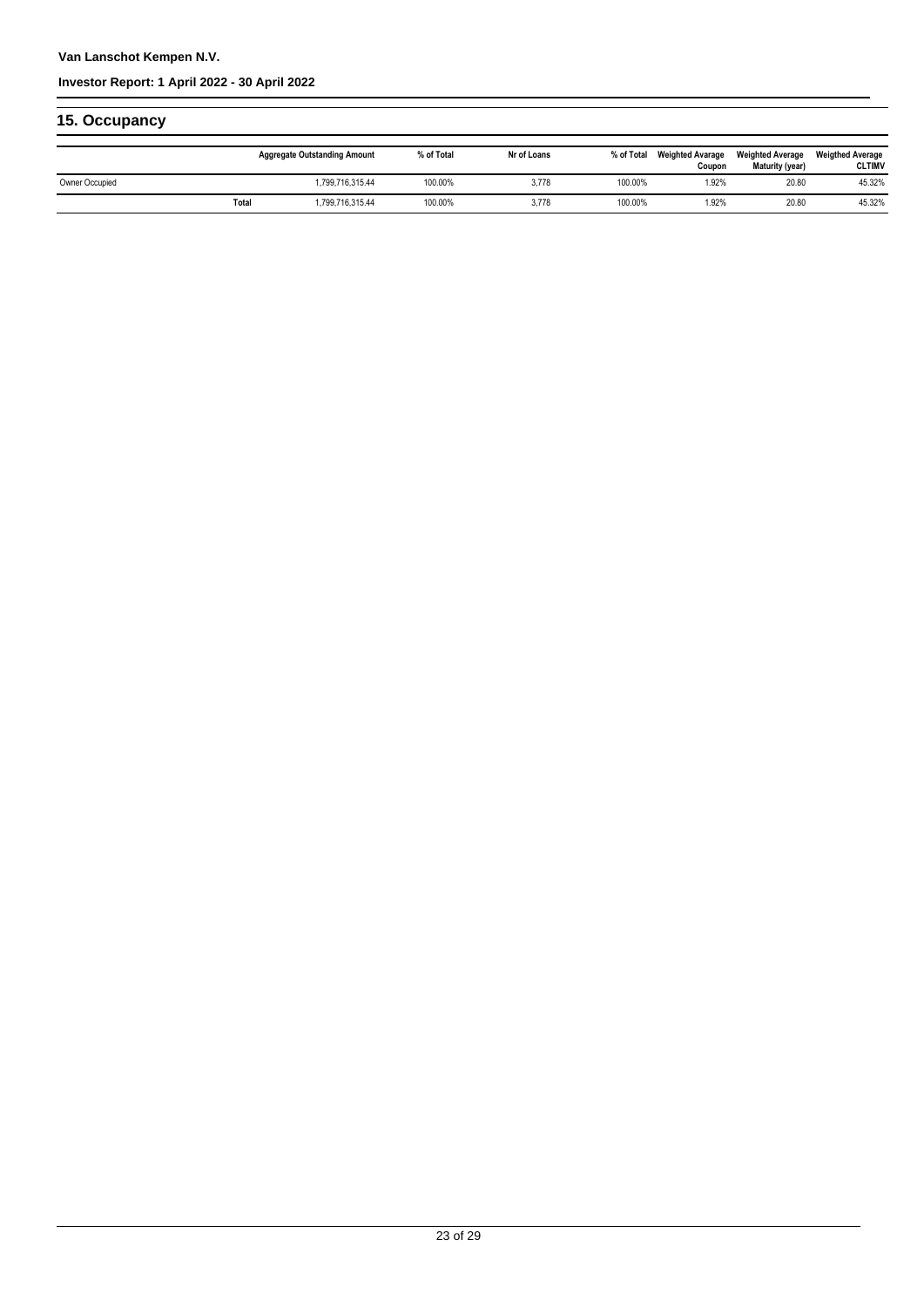### **16. Loanpart Payment Frequency**

|         |       | <b>Aggregate Outstanding Amount</b> | % of Total | Nr of Loanparts | % of Total | <b>Weighted Avarage</b><br>Coupon | <b>Weighted Average</b><br>Maturity (year) | <b>Weigthed Average</b><br><b>CLTIMV</b> |
|---------|-------|-------------------------------------|------------|-----------------|------------|-----------------------------------|--------------------------------------------|------------------------------------------|
| Monthly |       | 1,799,716,315.44                    | 100.00%    | 7,046           | 100.00%    | 1.92%                             | 20.80                                      | 45.32%                                   |
|         | Total | 1.799.716.315.44                    | 100.00%    | 7,046           | 100.00%    | 1.92%                             | 20.80                                      | 45.32%                                   |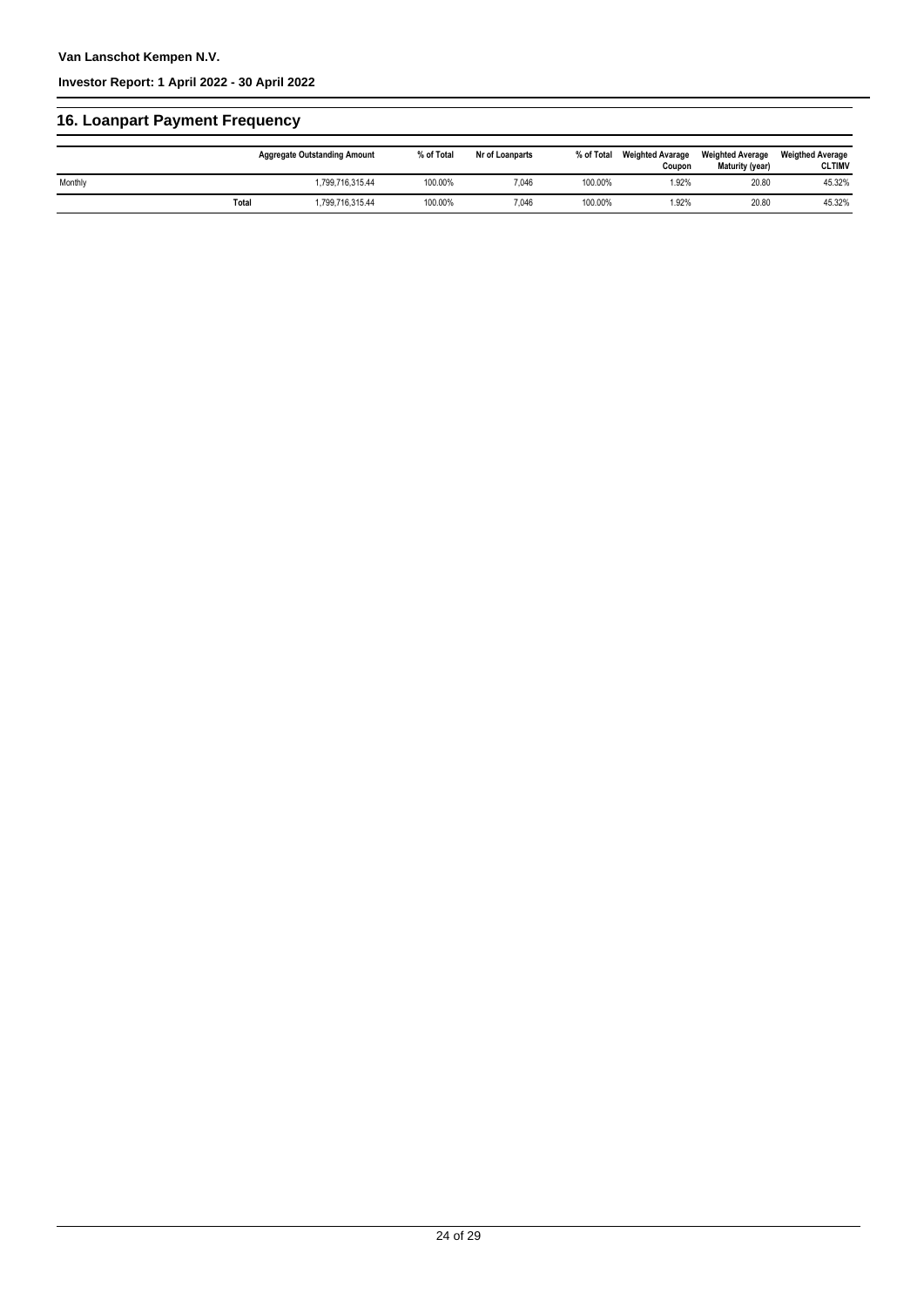## **17. Guarantee Type (NHG / Non NHG)**

|         |       | <b>Aggregate Outstanding Amount</b> | % of Total | Nr of Loanparts | % of Total | <b>Weighted Avarage</b><br>Coupon | <b>Weighted Average</b><br>Maturity (year) | <b>Weigthed Average</b><br><b>CLTIMV</b> |
|---------|-------|-------------------------------------|------------|-----------------|------------|-----------------------------------|--------------------------------------------|------------------------------------------|
| Non-NHG |       | 1.799.716.315.44                    | 100.00%    | 7.046           | 100.00%    | 1.92%                             | 20.80                                      | 45.32%                                   |
|         | Total | 1.799.716.315.44                    | 100.00%    | 7.046           | 100.00%    | 1.92%                             | 20.80                                      | 45.32%                                   |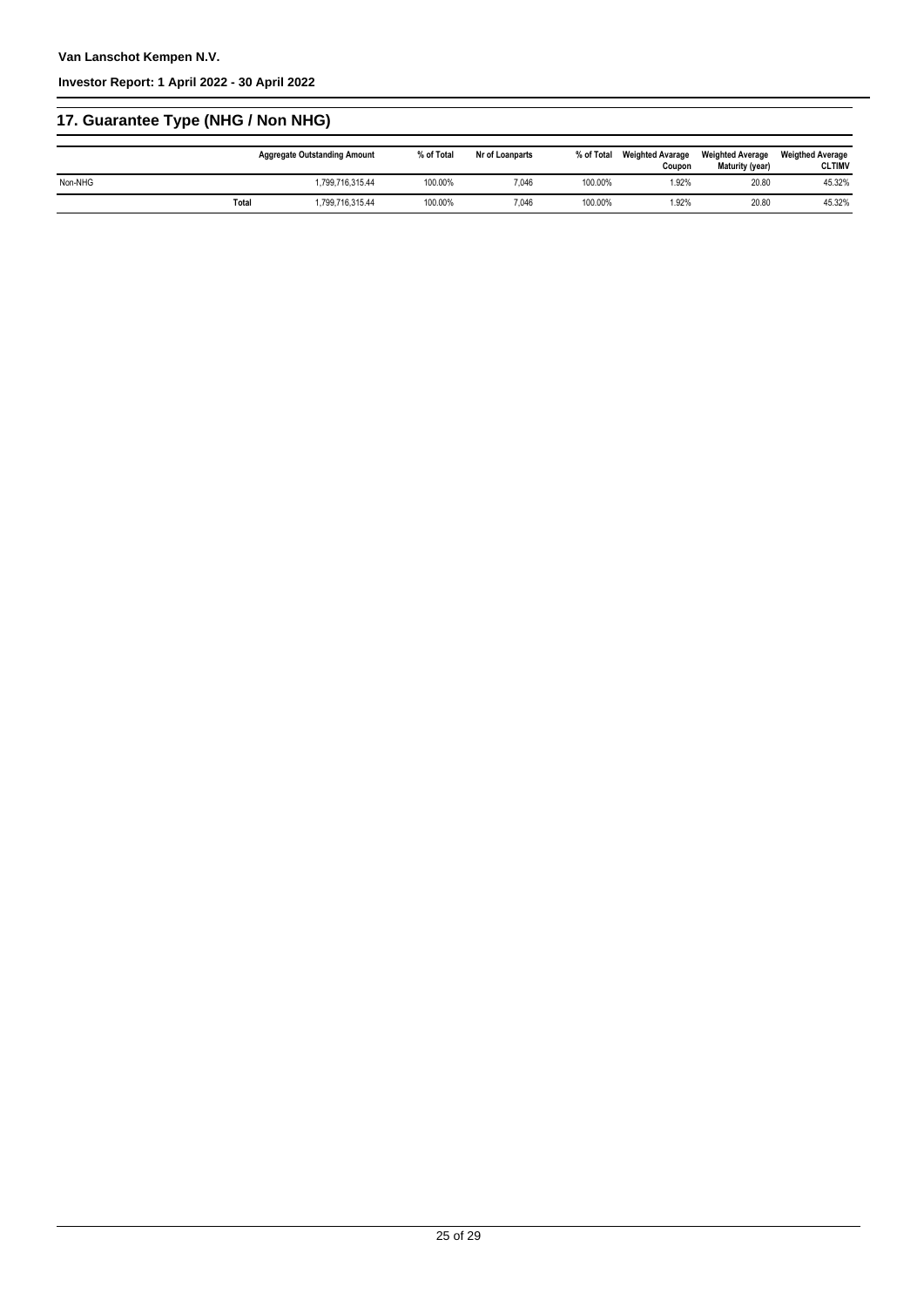#### **Glossary**

**Term Definition / Calculation** A The lower of: (a) The sum of all Adjusted Current Balances of all Mortgage Receivables. The "Adjusted Current Balance" of a Mortgage Receivable is the lower of: (i) The Current Balance of such Mortgage Receivable minus α and<br>(ii) The LTV Cut-Off Percentage of the Indexed Valuation relating to such Mortgage Receivable, minus β and<br>(b) the Asset Percentage of the Current Balance mi ACT ACT Asset Cover Test: Asset Percentage entity and the state of the Percentage figure as is determined from time to time in accordance with the Asset Monitoring Agreement; Assumed Mortgage Interest Rate The Expected mortgage interest rate to be offered by the Servicer (acting on behalf of the CBC) in relation to Mortgage Loans which have an interest rate reset, which interest rate will be notified by the Servicer to the CBC and the Rating Agencies from time to time; means available liquid assets on reserved accounts of the CBC, plus interest payments and principal repayments from the<br>underlying assets (including derivatives) to which the CBC is contractually entitled for the following B The amount of any cash standing to the credit of the CBC Transaction Accounts (other than the Swap Collateral Account and the Construction Account but including any amounts on the Reserve Account); Base Prospectus The Base Prospectus dated 26 October 2021 relating to the issue of the conditional pass-through covered bonds, including any supplement; The aggregate outstanding principal amount of all Transferred Collateral in Substitution Assets and accrued interest thereon which<br>has not been applied in accordance with the Trust Deed. Substitution Assets will be valued account for their mark-tomarket value at a discount based on a methodology notified to the Rating Agencies; Calculation Date The date falling two business days before each CBC Payment Date; CBC Account Bank Societe General S.A., Amsterdam Branch in its capacity as CBC Account Bank under the CBC Account Agreement or its successor; Construction Account maintained by the CBC with the CBC Account Bank to which all amounts corresponding to the aggregate Construction Deposits will be credited; Construction Deposit That part of the Mortgage Loan which the relevant Borrower requested to be disbursed into a blocked account held in his name with the Transferor, the proceeds of which can only be applied towards construction of, or improvements to, the relevant Mortgaged Asset; Credit Rating Credit Ratings of the Notes are assigend by S&P and Fitch; Current Balance In relation to an Eligible Receivable at any date, the aggregate (without double counting) of the Net Principal Amount Outstanding; Current Loan to Indexed Foreclosure Value (CLTIFV) Calculation: Current Principal Amount Outstanding divided by foreclosure value adjusted for current land registry index ("Kadaster"); Current Loan to Indexed Market Value (CLTIMV) Calculation: Current Principal Amount Outstanding divided by market value adjusted for current land registry index ("Kadaster"); Current Loan to Original Foreclosure Value (CLTOFV Calculation: Current Principal Amount Outstanding divided by Original Foreclosure Value Current Loan to Original Market Value (CLTOMV) Calculation: Current Principal Amount Outstanding divided by Original Market Value; Cut-Off Date The last day of the month immediately preceding the date on which the Investor Report is published; D Not applicable; Day Count Convention **by Count Convention** as set forth in the applicable Final Terms; "Deductible Other Claim" means, in respect of a Mortgage Receivable, zero, in case the sum of the outstanding balance of the<br>Other Claim and Outstanding Principal Amount of such Mortgage Receivable is lower than the Indexe Asset times (1- MVD Assumption) and in all other cases, an amount equal to the lower of (i) the amount by which the sum of the<br>outstanding balance of the Other Claim and the Outstanding Principal Amount of such Mortgage Re Valuation of the Mortgaged Asset times (1- MVD Assumption) or (ii) the lower of (a) the outstanding balance of the Other Claim or (b) the Outstanding Principal Amount of such Mortgage Receivable; Deferred Purchase Price Price Price Price Part of the purchase price for the Mortgage Receivables equal to the sum of all Deferred Purchase Price Instalments; Documented Minimum OC<br>Market Value of all Transferred Collateral in the form of Substitution Assets plus (c) all amounts standing to the balance of the CBC<br>Market Value of all Transferred Collateral in the form of Substitu E Estimated Portfolio Interest Income **On the Cate with respect to which the Asset Cover Test** is determined (i.e. the end of each calendar month), the aggregate amount, as determined by the CBC (or the Administrator on its behalf) (and such estimation, absent manifest error, being final and binding), of future interest receipts on the Mortgage Receivables and future interest income derived from Substitution Assets on such date,<br>and such estimation to be calculated as the sum of: (i) all Fixed Interest L Final Maturity Date and the applicable Final Terms; as set forth in the applicable Final Terms; First Optional Redemption Date as set forth in the applicable Final Terms; Fixed Interest Loan Payment Amount This means (as determined by the CBC (or the Administrator on its behalf) and such determination, absent manifest error, being final and binding), with respect to each outstanding Mortgage Receivable with a fixed interest rate, the product of (x) the expected<br>weighted average life (expressed in years) of all Mortgage Receivables with a fixed inter of such Mortgage Receivable the interest rate is assumed to be reset at the Assumed Mortgage Interest Rate); and (z) the aggregate Outstanding Principal Amount of such Mortgage Receivable; Further Advances **A** loan or a further advance to be made to a Borrower under a Mortgage Loan, which is secured by the same security rights; Index the index of increases or decreases, as the case may be, of house prices issued by the Dutch Land Registry ("Kadaster") in relation to residential properties in the Netherlands.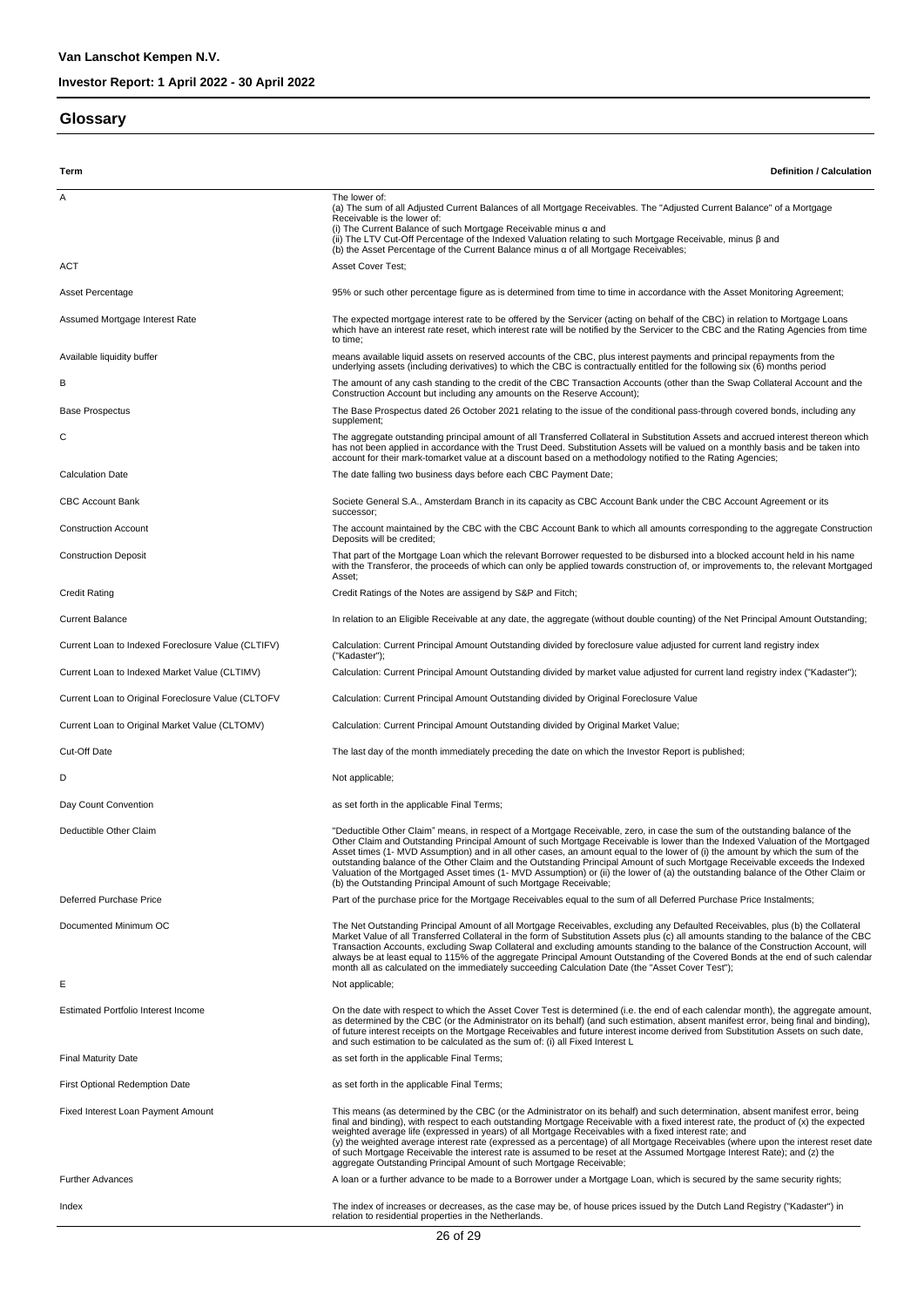| Term                                               | <b>Definition / Calculation</b>                                                                                                                                                                                                                                                                                                                                                                                                                                                                                                                                                                                                                                                                                                                                                                                                                                                                                                                                                                                                                                                                                                                                                                                                                                                                                                                                                                                                                                                                             |
|----------------------------------------------------|-------------------------------------------------------------------------------------------------------------------------------------------------------------------------------------------------------------------------------------------------------------------------------------------------------------------------------------------------------------------------------------------------------------------------------------------------------------------------------------------------------------------------------------------------------------------------------------------------------------------------------------------------------------------------------------------------------------------------------------------------------------------------------------------------------------------------------------------------------------------------------------------------------------------------------------------------------------------------------------------------------------------------------------------------------------------------------------------------------------------------------------------------------------------------------------------------------------------------------------------------------------------------------------------------------------------------------------------------------------------------------------------------------------------------------------------------------------------------------------------------------------|
| Indexed Foreclosure Value                          | The value calculated by indexing the Original Foreclosure Value with a property price index (weighted average of houses and<br>apartments prices), as provided by "Kadaster" for the province where the property is located;                                                                                                                                                                                                                                                                                                                                                                                                                                                                                                                                                                                                                                                                                                                                                                                                                                                                                                                                                                                                                                                                                                                                                                                                                                                                                |
| <b>Indexed Valuation</b>                           | In relation to any Mortgaged Asset at any date means: (a) where the Original Market Value of that Mortgaged Asset is equal to or<br>greater than the Price Indexed Valuation as at that date, the Price Indexed Valuation; or (b) where the Original Market Value of that<br>Mortgaged Asset is less than the Price Indexed Valuation as at that date, the Original Market Value plus 90% (or, if a different<br>percentage is required or sufficient from time to time for the Covered Bonds to qualify as "covered bonds" as defined in the CRD IV<br>and the Issuer wishes to apply such different percentage, then such different percentage) of the difference between the Price                                                                                                                                                                                                                                                                                                                                                                                                                                                                                                                                                                                                                                                                                                                                                                                                                       |
| Interest Rate Fixed Period                         | Indexed Valuation and the Original Market Value;<br>Period for which the current interest rate on the Mortgage Receivable remains unchanged;                                                                                                                                                                                                                                                                                                                                                                                                                                                                                                                                                                                                                                                                                                                                                                                                                                                                                                                                                                                                                                                                                                                                                                                                                                                                                                                                                                |
| Interest Reseve Required Amount                    | The date with respect to which the Asset Cover Test is calculated (i.e. the end of each calendar month), the higher of zero and (i) U<br>plus V minus W on such date; or (ii) such lower amount as long as this will not adversely affect the rating of any Series;                                                                                                                                                                                                                                                                                                                                                                                                                                                                                                                                                                                                                                                                                                                                                                                                                                                                                                                                                                                                                                                                                                                                                                                                                                         |
| Issuer                                             | Van Lanschot Kempen N.V. ("Van Lanschot"), a public company with limited liability (naamloze vennootschap) incorporated under<br>Dutch law, having its statutory seat at 's-Hertogenbosch, the Netherlands;                                                                                                                                                                                                                                                                                                                                                                                                                                                                                                                                                                                                                                                                                                                                                                                                                                                                                                                                                                                                                                                                                                                                                                                                                                                                                                 |
| L                                                  | For each Mortgage Receivable its Current Balance minus the LTV Cut-Off Percentage of its Indexed Valuation provided that if the<br>result is negative, L shall be zero and if the result exceeds $\alpha$ , L shall equal $\alpha$ ;                                                                                                                                                                                                                                                                                                                                                                                                                                                                                                                                                                                                                                                                                                                                                                                                                                                                                                                                                                                                                                                                                                                                                                                                                                                                        |
| Legally Required Minimum OC                        | Means the minimum level of overcollateralization of 5% or such other percentage as may be required from time to time by the CB<br>Regulations. This means that the total outstanding alance of the cover assets in the pool must be 105% of the total amount of<br>outstanding covered bonds (both excluding accrued interest);                                                                                                                                                                                                                                                                                                                                                                                                                                                                                                                                                                                                                                                                                                                                                                                                                                                                                                                                                                                                                                                                                                                                                                             |
| <b>Liquidity Buffer Test</b>                       | Means a monthly check, whether the Available Liquidity Buffer is equal to / or higher than the Required Liquidity Buffer, calculated<br>in accordance with article 40(g) of the Decree on Prudential Rules under the FSA (Besluit prudentiele regels Wft) and annually<br>checked by the Asset Monitor                                                                                                                                                                                                                                                                                                                                                                                                                                                                                                                                                                                                                                                                                                                                                                                                                                                                                                                                                                                                                                                                                                                                                                                                      |
| Loanpart                                           | One or more of the loan parts (leningdelen) of which a Mortgage Loan consists;                                                                                                                                                                                                                                                                                                                                                                                                                                                                                                                                                                                                                                                                                                                                                                                                                                                                                                                                                                                                                                                                                                                                                                                                                                                                                                                                                                                                                              |
| LTV Cut-Off Percentage                             | 80 % for all Mortgage Receivables or such other percentage as may be notified to the Rating Agencies from time to time in respect<br>of the relevant Mortgage Receivables, or such lower percentage as is (a) required from time to time for Covered Bonds to qualify<br>as 'covered bonds' as defined in the Capital Requirements Directive or (b) otherwise determined from time to time in accordance<br>with the Asset Monitoring Agreement;                                                                                                                                                                                                                                                                                                                                                                                                                                                                                                                                                                                                                                                                                                                                                                                                                                                                                                                                                                                                                                                            |
| <b>Market Value</b>                                | The market value ("marktwaarde") of the relevant Mortgaged Asset based on (a) if available, the most recent valuation by an<br>external valuer, or (b) if no valuation is available, the assessment by the Dutch tax authorities on the basis of the WOZ at the time<br>of application by the Borrower or (ii) in respect of a Mortgaged Asset to be constructed or in construction at the time of application<br>by the Borrower, the construction costs of such Mortgaged Asset plus the purchase price of the relevant building lot, if applicable;                                                                                                                                                                                                                                                                                                                                                                                                                                                                                                                                                                                                                                                                                                                                                                                                                                                                                                                                                      |
| <b>Maturity Date</b>                               | In respect of a Series, the date on which the Covered Bonds of such Series are expected to be redeemed at their Principal Amount<br>Outstanding, as specified in the relevant Final Terms, which date falls no more than 15 years after the Issue Date of such Series.<br>Each Series is due by the Issuer on its respective Maturity Date;                                                                                                                                                                                                                                                                                                                                                                                                                                                                                                                                                                                                                                                                                                                                                                                                                                                                                                                                                                                                                                                                                                                                                                 |
| <b>MVD Assumption</b>                              | The most conservative market value decline assumption as applied by S&P and notified by the Administrator to Fitch in order to<br>achieve a rating (i) of "AAA" or 'AAA' in relation to the first issue of Covered Bonds or (ii) in relation to any subsequent issue of<br>Covered Bonds, equal to the current rating assigned to the outstanding Series of Covered Bonds;                                                                                                                                                                                                                                                                                                                                                                                                                                                                                                                                                                                                                                                                                                                                                                                                                                                                                                                                                                                                                                                                                                                                  |
| Net Outstanding Principal Amount                   | In relation to a Mortgage Receivable, at any date, the Outstanding Principal Amount of the relevant Mortgage Loan less, if it is a<br>Savings Mortgage Loan subject to a Participation, an amount equal to the Participation on such date;                                                                                                                                                                                                                                                                                                                                                                                                                                                                                                                                                                                                                                                                                                                                                                                                                                                                                                                                                                                                                                                                                                                                                                                                                                                                  |
| Nominal OC                                         | The actual overcollateralization which is calculated by dividing (i) the total outstanding balance of the cover assets included in the<br>cover pool by (ii) the total amount of outstanding covered bonds (both excluding accrued interest);                                                                                                                                                                                                                                                                                                                                                                                                                                                                                                                                                                                                                                                                                                                                                                                                                                                                                                                                                                                                                                                                                                                                                                                                                                                               |
| Non NHG Loan                                       | A Mortgage Loan that does not have the benefit of an NHG Guarantee;                                                                                                                                                                                                                                                                                                                                                                                                                                                                                                                                                                                                                                                                                                                                                                                                                                                                                                                                                                                                                                                                                                                                                                                                                                                                                                                                                                                                                                         |
| Original Foreclosure Value                         | The Foreclosure Value as assessed by the relevant Originator at the time of granting the Mortgage Loan or on inflow moment in the<br>pool;                                                                                                                                                                                                                                                                                                                                                                                                                                                                                                                                                                                                                                                                                                                                                                                                                                                                                                                                                                                                                                                                                                                                                                                                                                                                                                                                                                  |
| Original Loan to Original Foreclosure Value OLTOFV | The ratio calculated by dividing the Principal Outstanding Amount of a Mortgage Receivable at origination on inflow moment in the<br>pool by the Original Foreclosure Value;                                                                                                                                                                                                                                                                                                                                                                                                                                                                                                                                                                                                                                                                                                                                                                                                                                                                                                                                                                                                                                                                                                                                                                                                                                                                                                                                |
| Original Loan to Original Market Value (OLTOMV)    | Calculation: Original Principal Outstanding Amount Mortgage Receivable at origination on inflow moment in the pool divided by<br>market value on inflow moment in the pool;                                                                                                                                                                                                                                                                                                                                                                                                                                                                                                                                                                                                                                                                                                                                                                                                                                                                                                                                                                                                                                                                                                                                                                                                                                                                                                                                 |
| Original Market Value                              | "Original Market Value" in relation to any Mortgaged Asset means the foreclosure value (executiewaarde) given to that Mortgaged<br>Asset by the most recent valuation addressed to the<br>Transferor that transferred the relevant Mortgage Receivable to the CBC, divided by 0.837 or such other factor as required from<br>time to time by the applicable rules and regulations or any internal requirement of the Transferor in relation thereto or, as<br>applicable, the market value (marktwaarde) given to that Mortgaged Asset by the most recent valuation addressed to the<br>Transferor that transferred the relevant Mortgage Receivable to the CBC;                                                                                                                                                                                                                                                                                                                                                                                                                                                                                                                                                                                                                                                                                                                                                                                                                                            |
| Originator                                         | Van Lanschot:                                                                                                                                                                                                                                                                                                                                                                                                                                                                                                                                                                                                                                                                                                                                                                                                                                                                                                                                                                                                                                                                                                                                                                                                                                                                                                                                                                                                                                                                                               |
| Performing Loans                                   | Mortgage Loans which are current and therefore do not show any Arrears;                                                                                                                                                                                                                                                                                                                                                                                                                                                                                                                                                                                                                                                                                                                                                                                                                                                                                                                                                                                                                                                                                                                                                                                                                                                                                                                                                                                                                                     |
| Portfolio Weighted Average Life                    | The expected remaining weighted average life (expressed in years) of all Mortgage Receivables and Substitution Assets;                                                                                                                                                                                                                                                                                                                                                                                                                                                                                                                                                                                                                                                                                                                                                                                                                                                                                                                                                                                                                                                                                                                                                                                                                                                                                                                                                                                      |
| Prepayments                                        | Any non-contractual repayments;                                                                                                                                                                                                                                                                                                                                                                                                                                                                                                                                                                                                                                                                                                                                                                                                                                                                                                                                                                                                                                                                                                                                                                                                                                                                                                                                                                                                                                                                             |
| Price Indexed Valuation                            | In relation to any property at any date means the Original Market Value of that property increased or decreased as appropriate by<br>the increase or decrease in the Index since the date of the Original Market Value;                                                                                                                                                                                                                                                                                                                                                                                                                                                                                                                                                                                                                                                                                                                                                                                                                                                                                                                                                                                                                                                                                                                                                                                                                                                                                     |
| <b>Required Liquidity Buffer</b>                   | Means an amount which is such amount as required for covered bonds pursuant to the CB Regulations to meet the obligation<br>regarding interest payments and redemptions (the latter only in case of hard bullet covered bonds) under the covered bonds for the<br>following six (6) months period including senior cost                                                                                                                                                                                                                                                                                                                                                                                                                                                                                                                                                                                                                                                                                                                                                                                                                                                                                                                                                                                                                                                                                                                                                                                     |
| Reserve Account                                    | The CBC shall maintain with the CBC Account Bank an account (the "Reserve Account") to which the Reserve Account Required<br>Amount will be credited (such account together with the CBC Account, the Construction Account and the Swap Collateral Account<br>referred to as the "CBC Transaction Accounts");                                                                                                                                                                                                                                                                                                                                                                                                                                                                                                                                                                                                                                                                                                                                                                                                                                                                                                                                                                                                                                                                                                                                                                                               |
| Reserve Account Required Amount                    | "Reserve Account Required Amount" means the sum of: (a) the higher of: (i) the aggregate of the expected interest payments for<br>each Series for the immediately succeeding three months, as calculated as: (A) if no Swap Agreement has been entered into or if<br>such Swap Agreement has been terminated in relation to a Series (or part thereof), the aggregate amount of the Scheduled Interest<br>due falling in the next following three CBC Payment Periods, or (B) if a Swap Agreement has been entered into in relation to a<br>Series or a part of such Series (which has not been terminated) with a party other than the Issuer, the amount payable by the CBC<br>(or the Issuer on its behalf) pursuant to such Swap Agreement in the three following CBC Payment Periods for such Series prior to<br>netting of any payments thereunder (excluding any Collateral Return Payments as may fall due thereunder), plus, in the case of a<br>partial hedge, any amount described in (A) not covered by such hedge; and (ii) the aggregate of the accrued interest for all Series<br>since the last Interest Payment Date of each respective Series (or in case of the first interest period for a Series, the Issue Date);<br>as calculated on the later to occur of each Calculation Date and the last issue date; and (b) 0.03 per cent. of the Principal Amount<br>Outstanding of the Covered Bonds on such Calculation Date (or, as applicable, such last issue date); and (c) EUR 62,500. |
| Seasoning                                          | Definition: Age of the Mortgage Receivable;<br>Calculation: Current date -/- start date of the Mortgage Receivable. Result is reported in years;                                                                                                                                                                                                                                                                                                                                                                                                                                                                                                                                                                                                                                                                                                                                                                                                                                                                                                                                                                                                                                                                                                                                                                                                                                                                                                                                                            |
| <b>Security Trustee</b>                            | Stichting Security Trustee VL Covered Bond, a foundation ("stichting") organised under Dutch Law and established in Amsterdam,<br>the Neterlands;                                                                                                                                                                                                                                                                                                                                                                                                                                                                                                                                                                                                                                                                                                                                                                                                                                                                                                                                                                                                                                                                                                                                                                                                                                                                                                                                                           |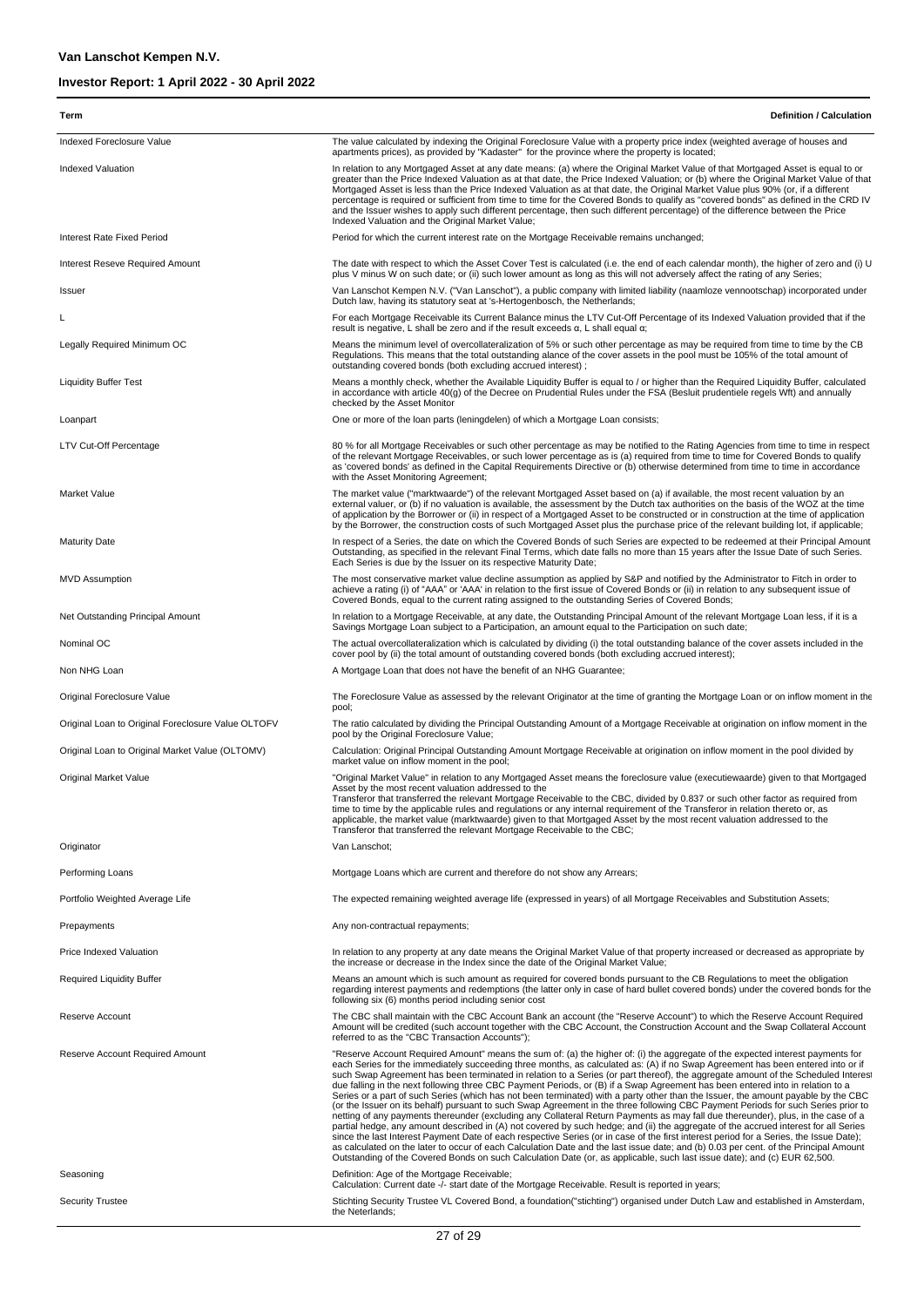| Term                                      | <b>Definition / Calculation</b>                                                                                                                                                                                                                                                                                                                                                                                                                                                                                     |
|-------------------------------------------|---------------------------------------------------------------------------------------------------------------------------------------------------------------------------------------------------------------------------------------------------------------------------------------------------------------------------------------------------------------------------------------------------------------------------------------------------------------------------------------------------------------------|
| Selected Mortgage Receivables             | Mortgage Receivables to be sold or refinanced by the CBC pursuant to the terms of the Asset Monitoring Agreement;                                                                                                                                                                                                                                                                                                                                                                                                   |
| Series                                    | A Tranche of Covered Bonds together with any further Tranche or Tranches of Covered Bonds expressed to be consolidated and<br>form a single series with the Covered Bonds of the original Tranche and the terms of which are identical (save for the Issue Date<br>and/or the Interest Commencement Date but including as to whether or not the Covered Bonds are listed);                                                                                                                                          |
| Series Weighted Average Life              | The weighted average remaining life (expressed in years) remaining from the relevant date until the relevant Maturity Dates in<br>respect of all outstanding Series;                                                                                                                                                                                                                                                                                                                                                |
| Servicer                                  | Van Lanschot:                                                                                                                                                                                                                                                                                                                                                                                                                                                                                                       |
| Set-Off                                   | Claim that corresponds to a debt to the same counterparty;                                                                                                                                                                                                                                                                                                                                                                                                                                                          |
| Subordinated Loan Provider                | Van Lanschot;                                                                                                                                                                                                                                                                                                                                                                                                                                                                                                       |
| <b>Substitution Assets Payment Amount</b> | This means (as determined by the CBC (or the Administrator on its behalf) and such determination, absent manifest error, being<br>final and binding), with respect to each Substitution Asset the sum of the aggregate interest expected to be received up to and<br>including the maturity date of the respective Substitution Asset;                                                                                                                                                                              |
| U                                         | The sum of the aggregate amount of interest payable in respect of all Series of Covered Bonds from the relevant date up to and<br>including the relevant Maturity Date minus any amount of interest to be received under a Portfolio Swap Agreement in connection<br>with a Series of Covered Bonds;                                                                                                                                                                                                                |
| V                                         | The product of: (i) the higher of (a) zero; and (b) the difference between (i) the Portfolio Weighted Average Life and (ii) the Series<br>Weighted Average Life, (ii) the aggregate Principal Amount Outstanding of all Series on the last day of the previous calendar month<br>multiplied by (1 minus the Portfolio Swap Fraction), and (iii) the Weighted Average Series Post Maturity Interest Rate;                                                                                                            |
| Variable Interest Loan Payment Amount     | This means (as determined by the CBC (or the Administrator on its behalf) and such determination, absent manifest error, being<br>final and binding), with respect to each outstanding Mortgage Receivable with a variable interest rate, the product of (x) the<br>expected weighted average life (expressed in years) of all Mortgage Loans with a variable interest rate, (y) the Assumed Mortgage<br>Interest Rate; and (z) the aggregate Outstanding Principal Amount of such outstanding Mortgage Receivable; |
| W                                         | The Estimated Portfolio Interest Income;                                                                                                                                                                                                                                                                                                                                                                                                                                                                            |
| Weighted Average Life                     | The estimated average life of the Notes from the Closing Date up to (but excluding) the first Optional Redemption Date based on a<br>Conditional Prepayment Rate ('CPR') of x per cent and the assumption that the Issuer will redeem the notes on the first Optional<br>Redemption Date;                                                                                                                                                                                                                           |
| Weighted Average Maturity                 | Definition: The Weighted Average maturity of all Mortgage Receivables held in a Mortgage Backed Security; Calculation:<br>Sumproduct of Current PAO of Mortgage Receivables and Remaining Tenor of Mortgage Receivables divided by the total PAO of<br>all Mortgage Receivables;                                                                                                                                                                                                                                    |
| X                                         | Not applicable;                                                                                                                                                                                                                                                                                                                                                                                                                                                                                                     |
| Y                                         | Not applicable;                                                                                                                                                                                                                                                                                                                                                                                                                                                                                                     |
| Ζ                                         | An amount equal to the Interest Reserve Required Amount;                                                                                                                                                                                                                                                                                                                                                                                                                                                            |
| α                                         | for each Mortgage Receivable the lower of its Current Balance and the sum of elements (i) to (vi) in accordance with section 15<br>page 163 of the Base Prospectus, to the extent applicable to it;                                                                                                                                                                                                                                                                                                                 |
| ß                                         | For each Mortgage Receivable the lower of (i) the LTV Cut-Off Percentage of its Indexed Valuation and (ii) minus L;                                                                                                                                                                                                                                                                                                                                                                                                 |